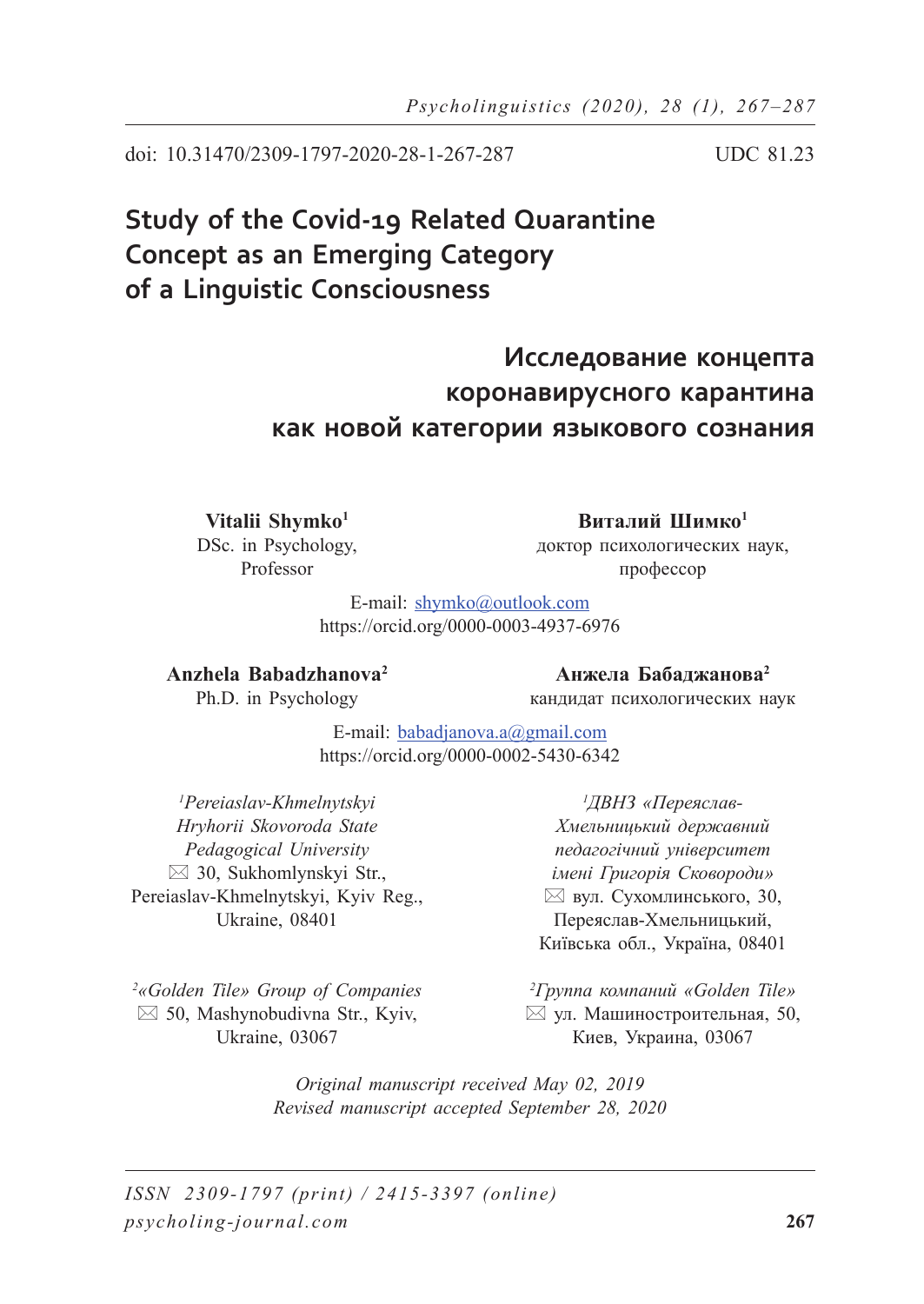#### *ABSTRACT*

*Objective. Study of the Covid-19 related quarantine concept as an emerging category of linguistic consciousness of Ukrainians.*

*Materials & Methods. The strategy of the study is based on the logical and methodological concept of inductivism. Respondents were asked to write down their own understanding of the quarantine, formulate an appropriate definition and describe the situation, which in their opinion is the exact opposite to quarantine. Respondents also assessed how much their psychological well-being, their daily lifestyle during quarantine had changed, and ranked their preferences for the quarantine strategies proposed to them. A discursive analysis was applied to the obtained texts, as a result of which nine discourses were identified. These data, along with some sociodemographic characteristics were subjected to multidimensional mathematical and statistical processing.*

*Results. Covid-19 related quarantine is represented in the linguistic consciousness of Russian-speaking Ukrainians by a discursive field, which includes at least nine recognizable, semantically autonomous discourses. Empirically discovered such phenomenon as – inter-discourse semantic dissociation. Its essence is a statistically significant reduction in the probability of some discourses appearing in the texts when others are being actualized there. This feature is associated with the innate negativity of the language and determines the semantic biasing of the quarantine concept. Inter-discourse semantic dissociation, as well as the influence of non-discursive factors constitute the discursive formation of the quarantine concept, which is qualitatively characterized by the hierarchical relationship of its components. At the same time, it was revealed that part of the discourses interacting «horizontally» are indirectly associated «vertically», which forms the stable semantic core of the quarantine concept. Partial empirical confirmation has been found of the previously put forward assumptions about: (a) the existence of such a relationship between discourses and psychological defense mechanisms (as character-forming factors) that contributes to the hierarchical structure construction of discursive formations; (b) the differential nature of discourses and mechanisms of psychological defenses interaction, which makes it possible to single out the discursive aspect in a characterological profile and consider a discourse as an operator of characterological semantics.*

*Conclusions. An empirical study made it possible to form a primary idea of the substantive and structural semantic features of the quarantine concept, as an emerging category of linguistic consciousness of Ukrainians. The results obtained have a potentially useful application perspective. Thus, when implementing anti-epidemiological measures, it is important to consider the studied features of the discursive formation hierarchical structure of the quarantine concept, since discursive semantics are associated with cognitive focusing, which, in turn, affects the behavior direction and its upshots.*

*Key words: quarantine, Covid-19, coronavirus, discourse, linguistic consciousness, semantics, dissociation, character.*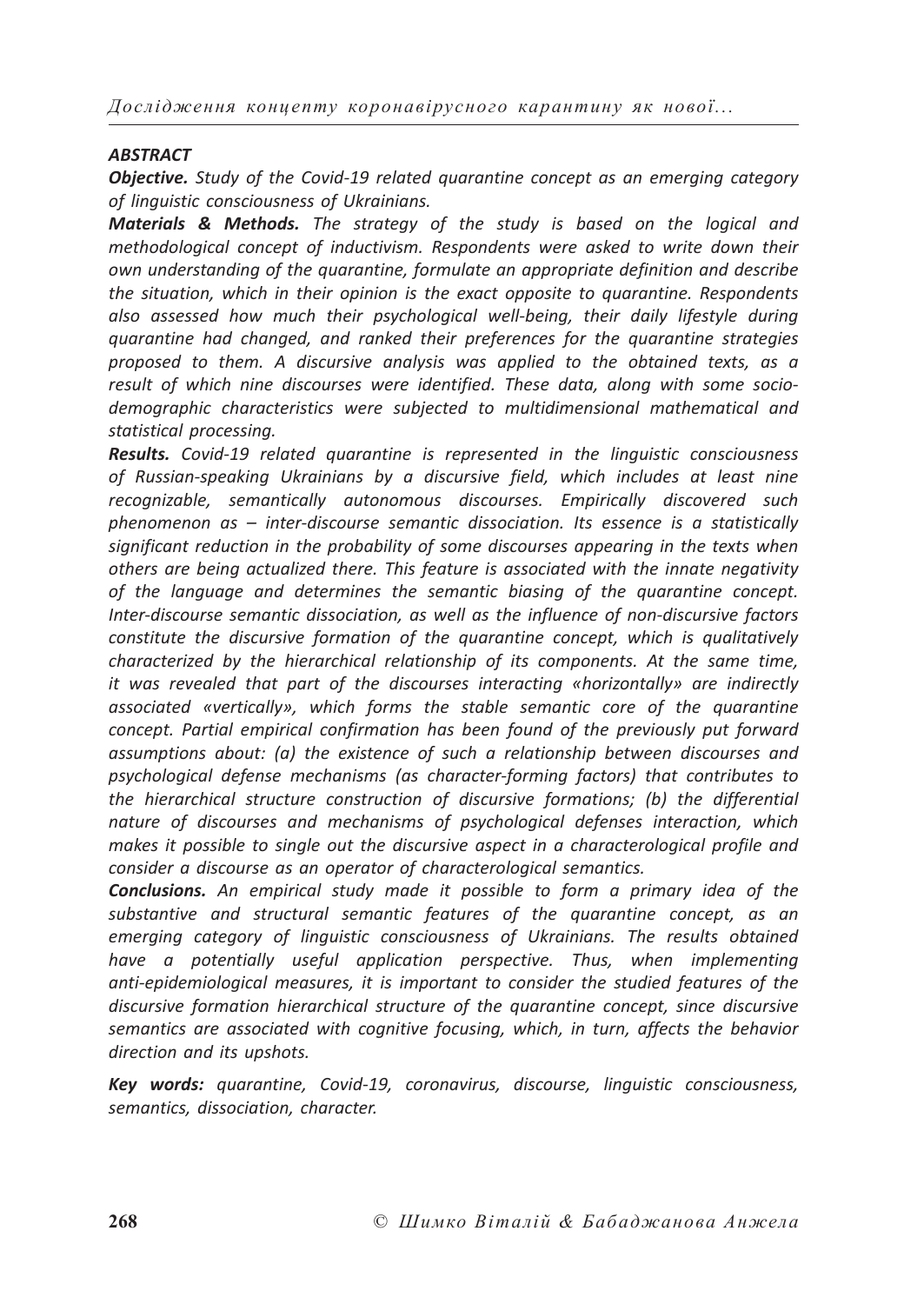## **Introduction**

The Covid-19 coronavirus pandemic has become an unprecedented challenge for most modern human beings. According to the criteria of rapid spread, geographical coverage, dynamics of morbidity and mortality, the closest historical analogue is the events of 1918–20, called the Spanish flu (Rosenwald, 2020). Despite to the century of scientific and technological acceleration that has passed since then, the main global response to the pandemic remains quarantine yet. The first half of 2020 convincingly has demonstrated the non-alternative nature of such a method of controlling morbidity, especially in the early stages of the disease spread. This has focused the interest of the scientific international community towards the various aspects of quarantine, as a socio-psychological and organizational-economic phenomenon. So, along with the impact on the epidemiological dynamics, the functioning of society itself, the behavior and well-being of people under conditions that instantly gained status 'new normal' have been studied (Brooks, 2020; Haletska, 2020; Holmes, 2020; Long, 2020; Moloney, K. & Moloney, S., 2020; Nussbaumer-Streit et al., 2020; Parmet & Sinha, 2020; Sorooshian, 2020; Suresh, 2020; Volpert et al., 2020; Wanga et al., 2020; Webster et al., 2020; Wilder-Smith & Freedman, 2020 et al.).

Most scientists rightly believe that the successful implementation of quarantine involves behavioral, organizational, informational and value synchronization of the actions by millions of people. However, at the same time, the linguistic tools of such synchronization are mainly being left outside the framework of the first wave of social and humanitarian studies. On the one hand, in the research community itself there is no consistency pertaining the semantic field of the term *quarantine*. On the other hand, the meaning of this concept for modern people remains almost unexplored by scientists. The coronavirus pandemic not only actualized the corresponding word, but rather led to the formation of a new category in the linguistic consciousness of mankind. Our study is devoted to an empirical research of some semantic features of the quarantine concept, as an emerging phenomenon in Ukrainian society. This article presents the results that we perceive as the most significant, both scientifically and theoretically, and from an applicability point of view as well.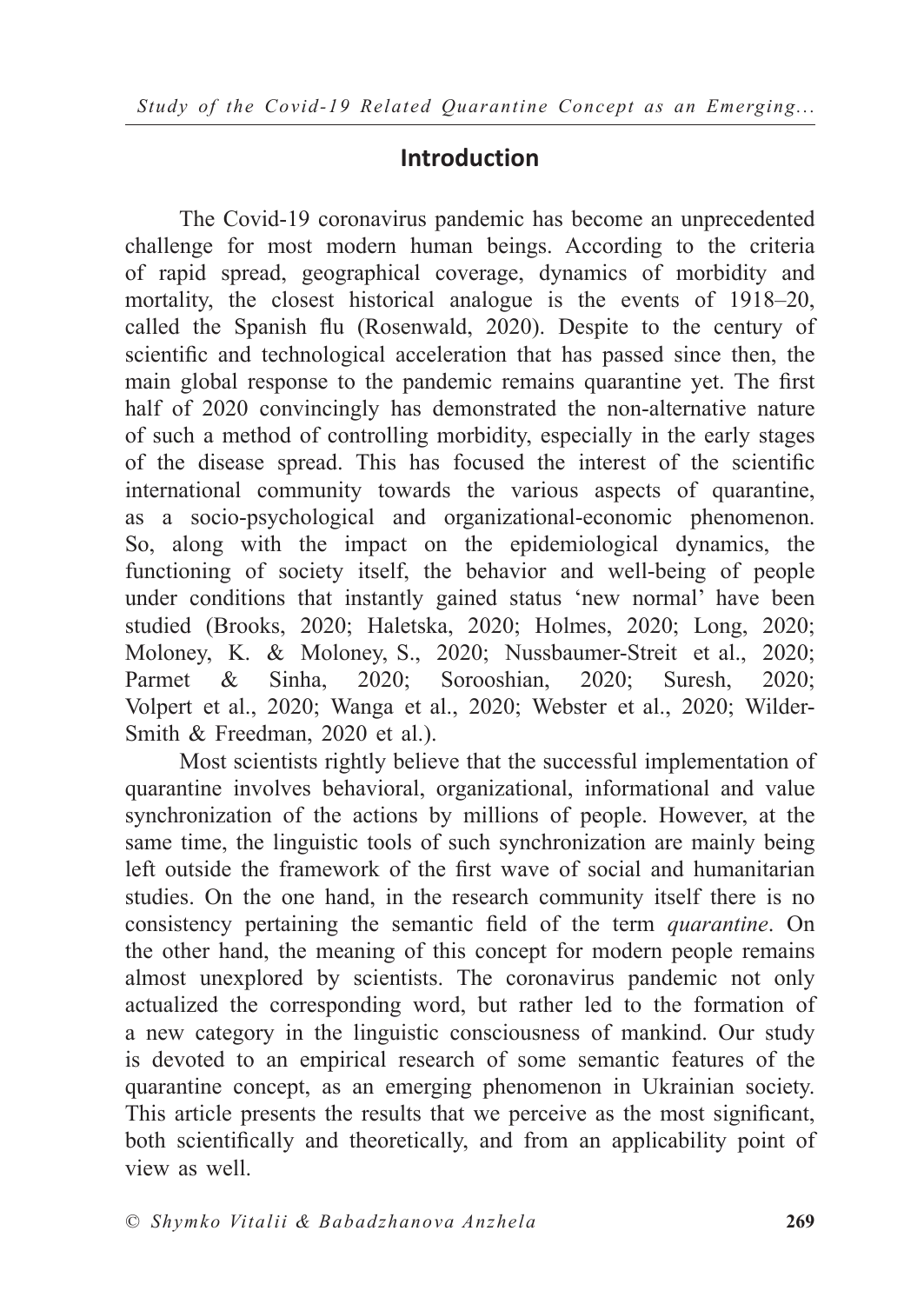## **Methods and Techniques of the Research**

The strategy of our study is based on the inductive logical and methodological concept. Such a choice was made due to, firstly, unexampled events that determined the subject of our study, i.e. the content and structural semantics features of the Covid-19 related quarantine concept (hereinafter – *quarantine*) as an emerging category of a linguistic consciousness. Secondly, because of obvious applicability importance of such research for the respective socio-epidemiological, organizational, economic issues, etc. In this regard, we compiled a sample of respondents who were employed and worked during the quarantine period (104 people in total) in several regions of Ukraine (Kyiv, Dnipro, Kharkiv, Odessa, Lviv, Rivne, Mukachevo). The age range was from 21 to 62 years. Gender distribution  $-47.1\%$  of women. All are ethnic Ukrainians, bilinguals (Ukrainian and Russian) with higher education. Field part of the study was conducted in the second half of May 2020, which means that all respondents spent more than 60 days under national quarantine conditions, started in Ukraine on March 11, 2020. Most of the respondents worked during the quarantine period, visiting offices and other places of professional activity.  $13.5%$  – were on short-term of self-isolations (from 1 to 15 days). One respondent self-isolated himself for 50, and two – for 56 days. According to the participants' self-reports, no one in the indicated period had been officially diagnosed with any diseases and had not experienced any sickness symptoms at the time of the study. 6.7% of respondents said that among their personal environment have been some acquaintances (family members, close friends, work colleagues, etc.) who got sick on coronavirus during quarantine (from 1 to 7 people).

Each respondent was asked to set out their own understanding of quarantine, i.e. formulate an appropriate definition in written. After that, respondents described the situation, which is the exact opposite of quarantine (anti-quarantine). This task was provided and used by us for: (a) subjective semantics clarification of quarantine definitions; (b) making reconstruction of the implied meanings of quarantine when the respondents borrowed the corresponding definitions from the Internet (14 such cases were found in total, which amounted to 13.5% of the sample). Respondents also assessed how much their psychological well-being and everyday life routine had been changed during quarantine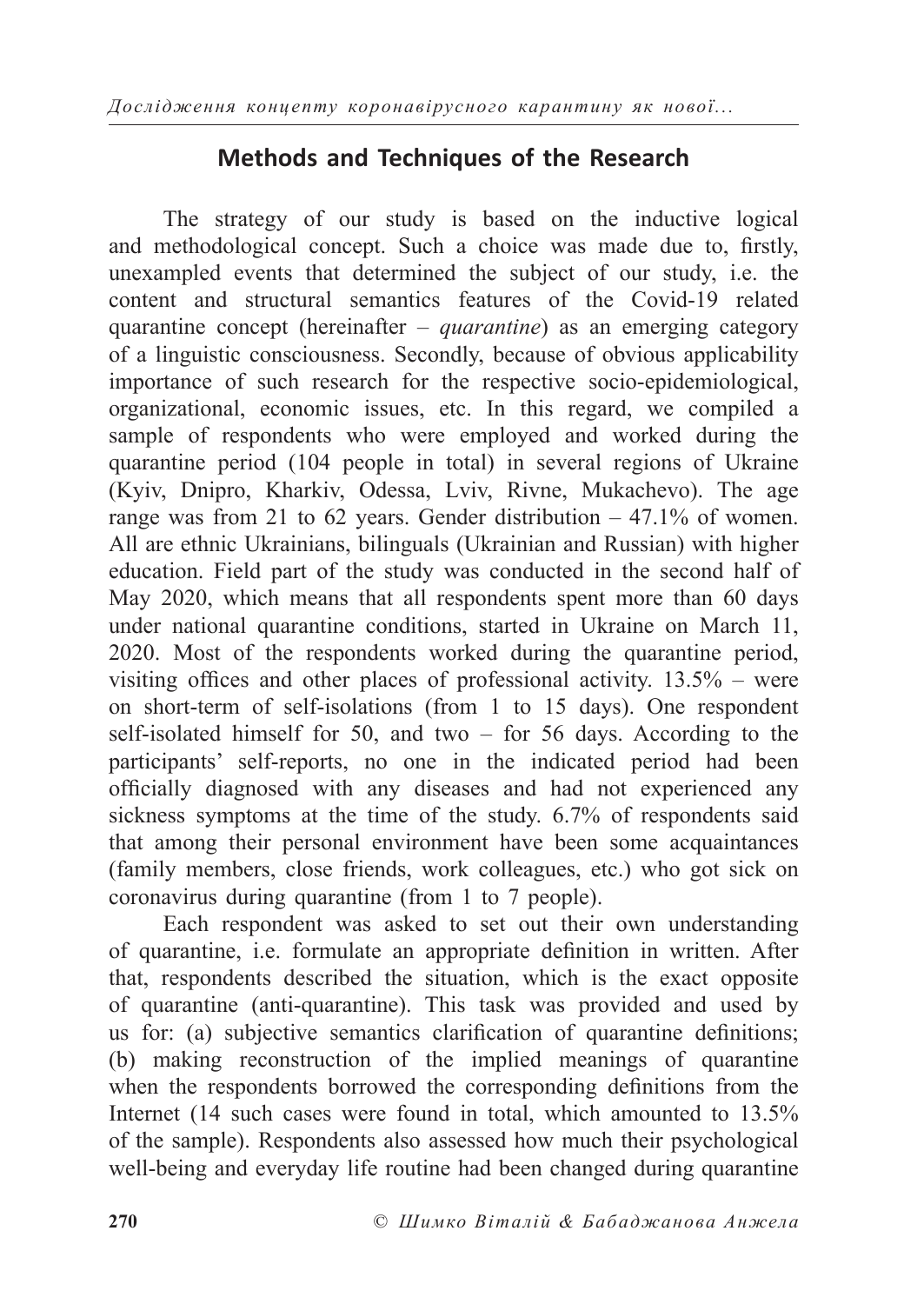and ranked their preferences for the list of quarantine strategies proposed by us: *military like* (tough and decisive actions); *systemic* (comprehensive and controlled measures); *democratic* (permissive and selective policies); *social protection* (collective provision and security). Specified tasks and some socio-demographic questions were aggregated in the questionnaire «My Quarantine» (in Russian). Its sample along with detailed calculations of multidimensional mathematical and statistical processing (IBM SPSS Statistics, Version 26.0.0.1) of the survey results, are publicly available at Harvard Dataverse (Shymko & Babadzhanova, 2020).

Like in any other inductive oriented research, it is impossible to completely abandon some hypothetical-deductive initial premises, the need for which is objectively actualized by necessity of choosing methods and forming tools for the data collection, processing and further interpretations of obtained statistical results. In particular, the quarantine strategies mentioned above in the «My Quarantine» questionnaire (Shymko & Babadzhanova, 2020: HO7EWG) were created by us taking into account some characterological features of speech activity and were intended to study the possible connection between subjective quarantine conceptualizations and psychological defense mechanisms (Reich, 1990). Furthermore, the respondents' quarantine definitions were classified and quantified based on Foucault's theory of such a psycholinguistic category as a discourse: «…discourse is constituted by a group of sequences of signs, in so far as they are statements, that is, in so far as they can be assigned particular modalities of existence… The term discourse can be defined as the group of statements that belong to a single system of <discursive> formation; thus I shall be able to speak of clinical discourse, economic discourse, the discourse of natural history, psychiatric discourse» (Foucault, 1972: 107–108). Herewith the practical side of discourses identification in the texts studied was realized by us through recognizing stable semantic autonomies generated by dispersions of verbal meanings.

This work was carried out in three steps. On the first and second ones the experts were engaged (four scientists, practical researchers with more than 20 years of professional background in the field of applied psycholinguistics). At the first step, each expert independently analyzed every text and formed the initial classification of the identified discourses. Then these discourses were compiled together and in such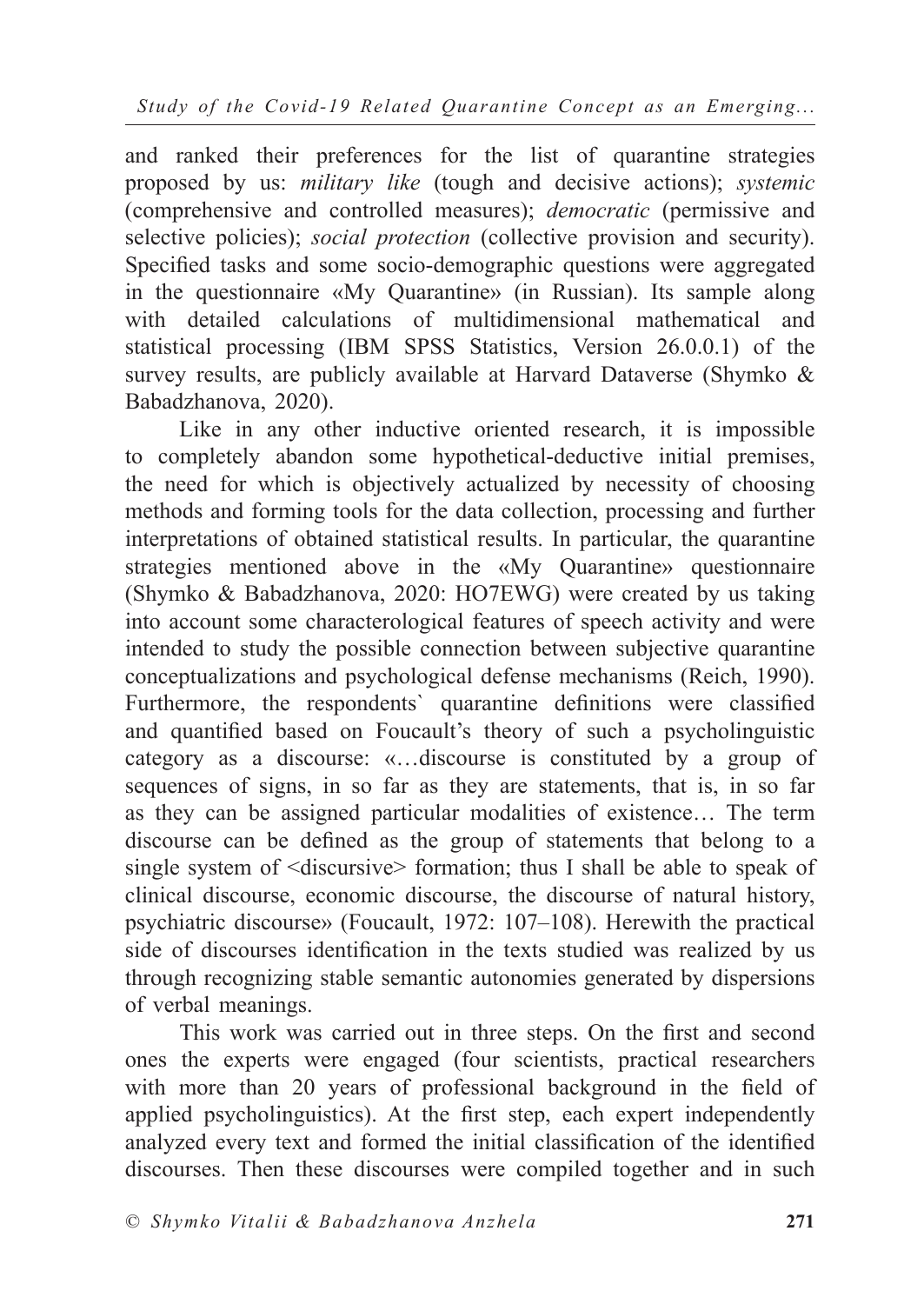a way a general list of 23 discourses was created. At the second step, the experts had discussed the general list, clarified the semantics of previously derived discourses and achieved terminological unification, as a result of which the list was reduced to nine positions that form the discursive field of the quarantine concept (Table 1). On the third step the hierarchical cluster analysis had been applied, the results of which (Shymko & Babadzhanova, 2020: J5IAHJ) substantiated the expediency of combining the fourth, fifth and eighth discourses (Table 1) into one discourse, which we designated as HEALTH PRESERVATION. The data array was accordingly rearranged and further processing (frequency, correlation, binary logistic and ordinal regression analysis) was carried out within the framework of the seven-discourse model.

| $\mathbf{N}$ <sub>0</sub> | (*) Numbering and<br>denomination of discourses | Semantic content of discourses derived by experts                                                                                                                                                                                                                                                        |
|---------------------------|-------------------------------------------------|----------------------------------------------------------------------------------------------------------------------------------------------------------------------------------------------------------------------------------------------------------------------------------------------------------|
| 1.                        | <b>CONTACT RESTRICTION</b>                      | Restriction/control of contacts, meetings and movements<br>as contacts motivators, its amplifiers and intensifiers.<br>Aspect of forced passivity.                                                                                                                                                       |
| $\overline{2}$ .          | <b>SANITATION AND</b><br><b>HYGIENE</b>         | Sanitary and hygiene products and their use, preventive<br>measures. Quarantine behavior (awareness, caution,<br>discipline), including social distancing, remote work and<br>self-isolation. The internality aspect. Activity.                                                                          |
| $\mathbf{3}$ .            | <b>ISOLATION OF INFECTED</b>                    | Isolation of infected and sick people, as well as those<br>who have been in contact with them (ones suspected of<br>being infected). Segregation aspect.                                                                                                                                                 |
| 4.                        | (**) TOTAL ISOLATION                            | Isolation of healthy people. Bilateral, mixed, mass,<br>territorial and/or any non-specified isolation.                                                                                                                                                                                                  |
| 5.                        | (**) HEALTH CARE                                | Preservation, maintenance and promotion of health.<br>Treatment of patients, contribution to their recovery.<br>Medicines and drugs in the aspect of the means of<br>recovery/maintaining health.                                                                                                        |
| 6.                        | <b>VIRUS DISSEMINATION</b>                      | Prevention (restriction, control) of the spread of the<br>virus (disease). Socio-geographical aspect. Reducing the<br>number of infected people and/or patients.                                                                                                                                         |
| $7_{\cdot}$               | LIFESTYLE CHANGES                               | Change in the habitual (everyday) way of life of<br>people and society on the whole (work, home life,<br>entertainment, etc.). Not specified limitations<br>and<br>restrictions of life activity. Discomfort and frustration,<br>as indicators of a reaction to a violation of the regular<br>lifestyle. |

| Table 1. Discursive field of quarantine concept |  |
|-------------------------------------------------|--|
|-------------------------------------------------|--|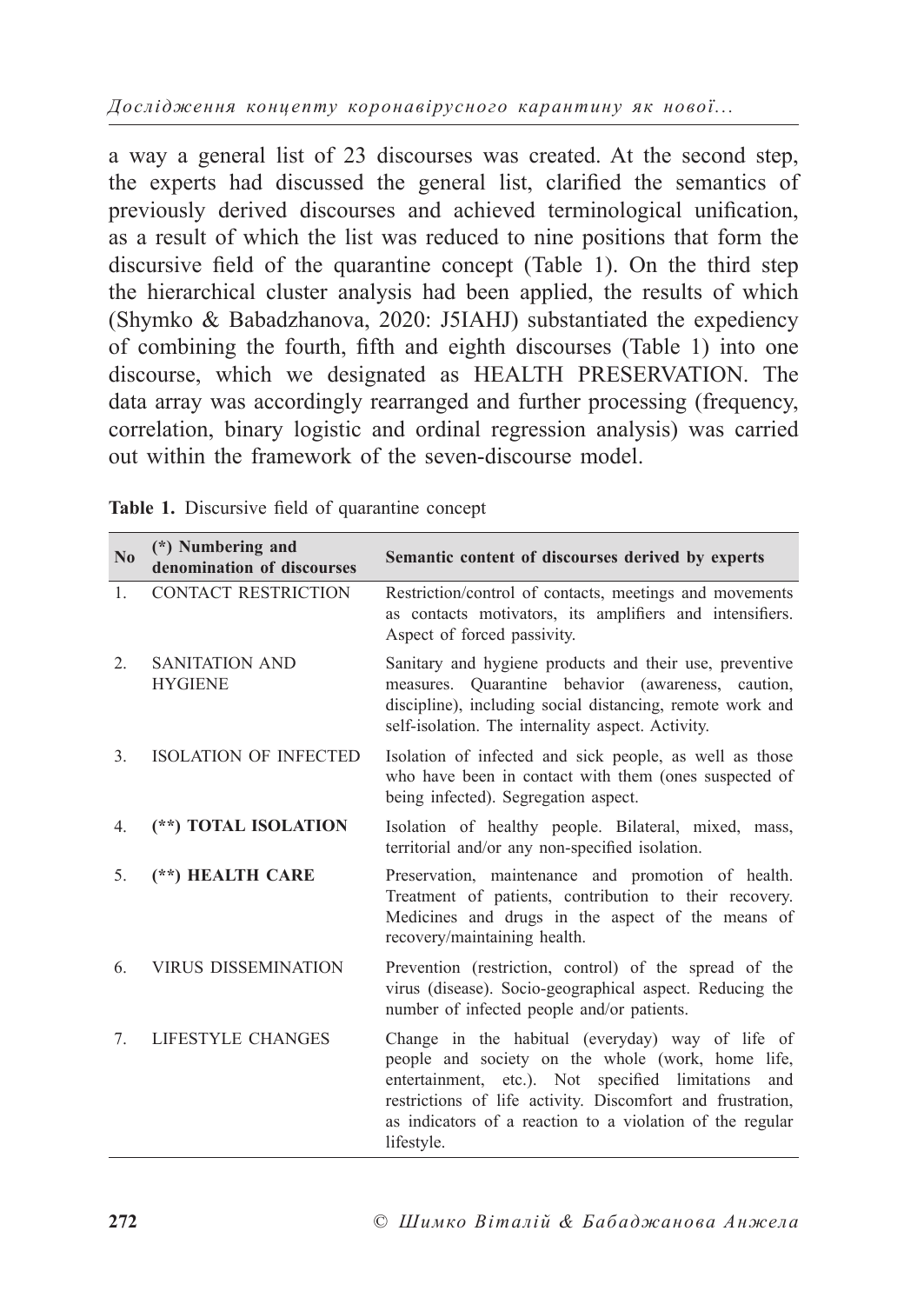*Study of the Covid-19 Related Quarantine Concept as an Emerging...*

| 8. | $(**)$ RIGHTS<br><b>AND FREEDOMS</b><br><b>INFRINGEMENT</b> | Restriction (infringement, deprivation) of human rights<br>and freedoms in connection with quarantine. The<br>repressive aspect with «justifying» rationalization (for a<br>good cause, in the name of a noble/useful goal, etc.).                             |
|----|-------------------------------------------------------------|----------------------------------------------------------------------------------------------------------------------------------------------------------------------------------------------------------------------------------------------------------------|
| 9. | <b>BUREAUCRATIC</b><br><b>RESPONSE</b>                      | The introduction of official standards and regulations by<br>the authorities. Socio-legal and medical-infrastructural<br>aspects of state (societal) regulation. Epidemic statistics<br>and other studies. Organization of public awareness<br>(alert system). |

*Note:*  $(*)$  – hereinafter in the tables and statistical reports of the SPSS it is necessary to distinguish the numbering of discourses in the datasets for 9 and 7 discourses respectively;

**(\*\*)** – in wake of cluster analysis, the marked discourses were combined under the name HEALTH PRESERVATION and the dataset were rearranged accordingly, which caused a change in the general numbering of discourses in the statistics posted in the repository.

Separately we note that for the purpose of discourses quantification a binary nominal scale was used in the dataset (1 – THERE IS DISCOURSE; 0 – NO DISCOURSE), regardless of the amount of corresponding text units (words) and compositional linguistic features of the discourse's textual manifestations. Despite the obvious hierarchical relations between the studied discourses, in this publication we do not dwell on the issue and confine ourselves to setting out the most basic semantic characteristics of the discursive field and its structural organization. The reason is the excessive amount of the corresponding results, a comprehensive description of which would require several separate reports. In the further parts of this article, the most important generalizations are given that deserve attention from the point of view of their mathematical and statistical significance. Appropriate specifying parameters and details, as noted, are available online for review and study (Shymko & Babadzhanova, 2020).

### **Results**

The results are focused on the discourses that were distinguished by experts in the textual definitions of quarantine. The first orienting idea about the functional structure of the discursive field, as well as the existence and nature of the discourses interconnections with other parameters studied, can be formed from the results of correlation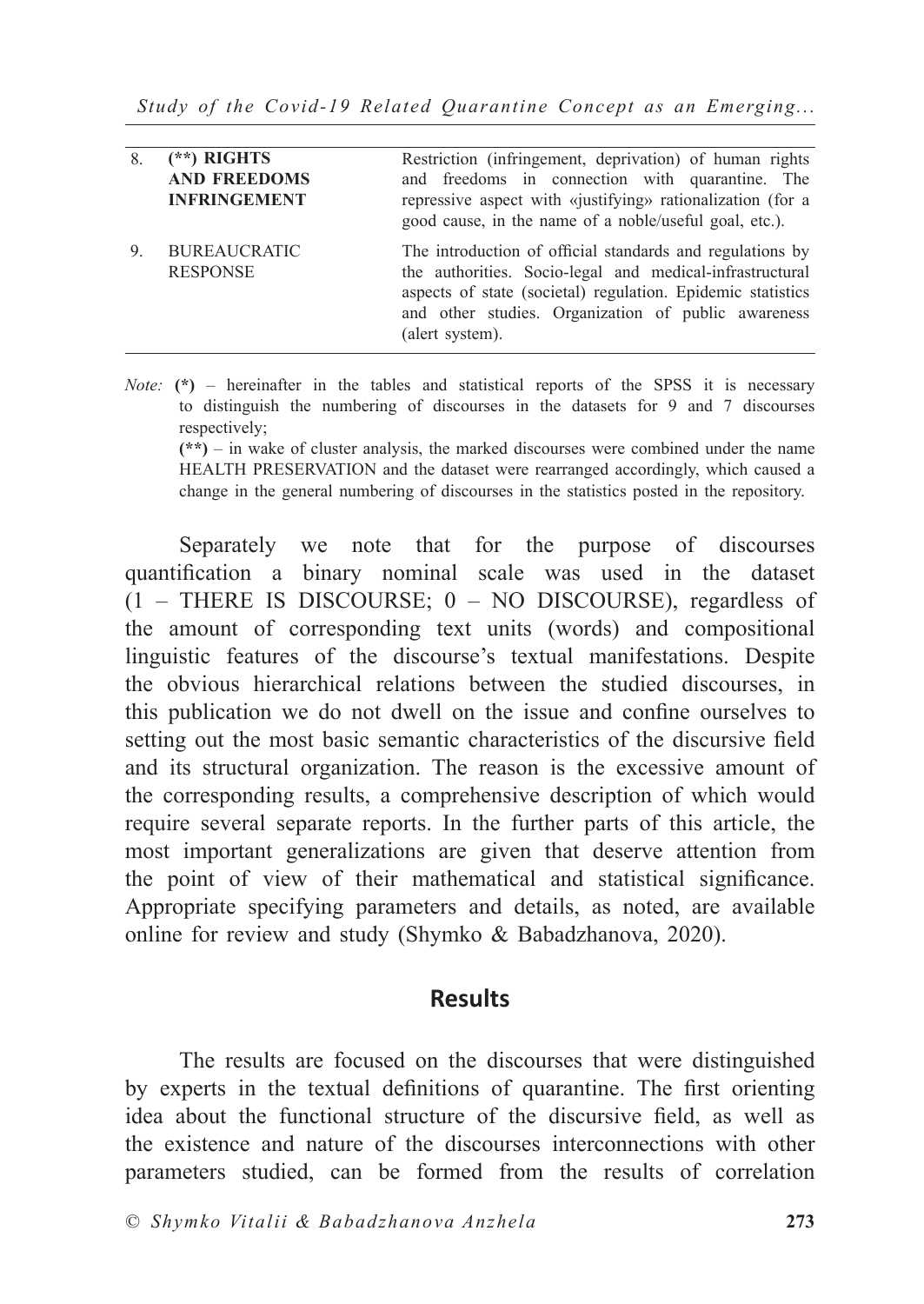analysis (Shymko & Babadzhanova, 2020: ZORR3U). At the same time, binary logistic regression is the most interesting and informative one. Its statistically significant results are presented in Table 2. Note that in addition to the traditional criteria for assessing regression models fitness, the Hosmer and Lemeshow Goodness-of-Fit Test was also used (in all cases we found out p> .050, i.e., the hypothesis of acceptable levels of models' fitness were accepted).

| <b>Dependent variables</b><br>(discourses)  | RESTRICTION<br>CONTACT | <b>AND HYGIENE</b><br>SANITATION | OF<br>INFECTEL<br><b>NOITATION</b> | <b>DISSEMINATION</b><br>VIRUS                      | <b>JIFESTYLE</b><br><b>CHANGES</b> | BUREAUCRATI<br>RESPONSE | PRESERVATION<br>HEALTH |
|---------------------------------------------|------------------------|----------------------------------|------------------------------------|----------------------------------------------------|------------------------------------|-------------------------|------------------------|
| <b>Predictors</b><br>and model              |                        |                                  |                                    |                                                    |                                    |                         |                        |
| parameters                                  |                        |                                  |                                    | Regression coefficient <b>B</b> (sig. $p < 0.05$ ) |                                    |                         |                        |
| <b>CONTACT RESTRICTION</b>                  |                        | $-2.775$<br>(0.037)              |                                    |                                                    |                                    | $-6.778$<br>(.001)      |                        |
| SANITATION AND<br><b>HYGIENE</b>            |                        |                                  |                                    | $-6.751$<br>(.000)                                 |                                    |                         |                        |
| <b>ISOLATION OF INFECTED</b>                |                        |                                  |                                    | $-2.722$<br>(.005)                                 |                                    | $-4.334$<br>(.006)      |                        |
| <b>VIRUS DISSEMINATION</b>                  | $-2.964$<br>(.006)     | $-5.722$<br>(.001)               |                                    |                                                    | $-3.589$<br>(.002)                 | $-3.458$<br>(.008)      |                        |
| <b>LIFESTYLE</b><br><b>CHANGES</b>          |                        |                                  |                                    |                                                    |                                    |                         |                        |
| <b>BUREAUCRATIC</b><br><b>RESPONSE</b>      | $-6.184$<br>(.001)     |                                  |                                    |                                                    |                                    |                         |                        |
| <b>HEALTH PRESERVATION</b>                  | $-3.798$<br>(.010)     |                                  |                                    | $-2.750$<br>(.003)                                 | $-3.530$<br>(.012)                 | $-4.929$<br>(.003)      |                        |
| <b>Number of discourses</b>                 | 4.586<br>(.000)        | 3.217<br>(.000)                  |                                    | 3.103<br>(.000)                                    | 2.223<br>(.012)                    | 4.561<br>(.000)         |                        |
| Changes in everyday<br>life                 | 1.787<br>(.006)        |                                  | $-.907$<br>(.049)                  |                                                    |                                    |                         |                        |
| Self-isolation (days)                       |                        |                                  |                                    |                                                    |                                    |                         | .064<br>(.050)         |
| (*) Model coefficient, $\chi$ 2<br>(sig. p) | 50.702<br>(.000)       | 38.625<br>(.000)                 | 4.386<br>(.036)                    | 51.613<br>(.000)                                   | 40.662<br>(.000)                   | 53.023<br>(.000)        | 6.550<br>(.010)        |
| (**) Model Summary<br>(Nagelkerke R Square) | .648                   | .599                             | .078                               | .603                                               | .564                               | .686                    | .109                   |

**Table 2.** Binary logistic regression (dependent variables – discourses)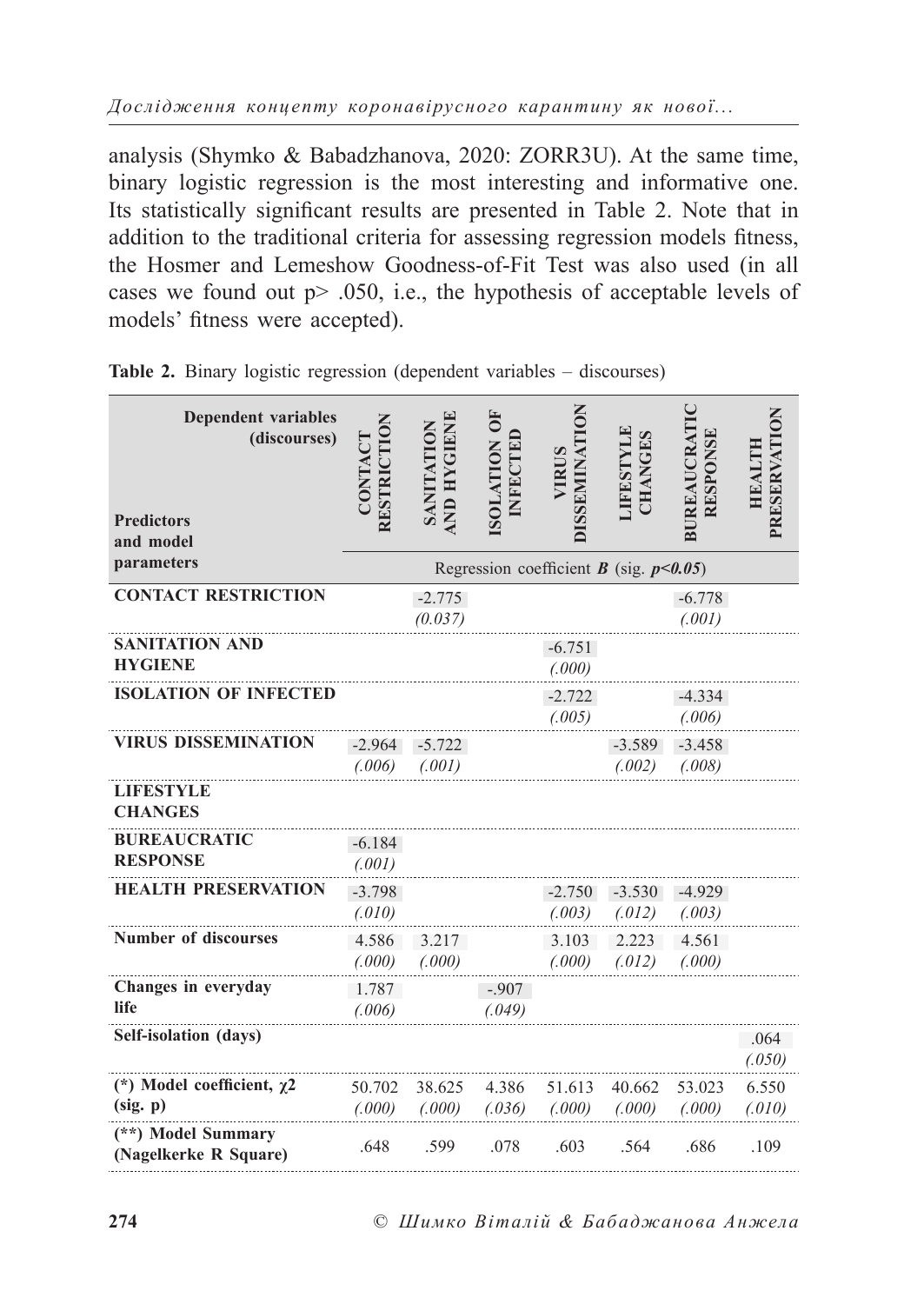| $(***)$ Predictive value<br>(overall % correct) | 86.0\% 90.7\% 80.2\% 82.6\% 86.7\% 88.4\% 79.1\% |  |  |  |
|-------------------------------------------------|--------------------------------------------------|--|--|--|

*Note:*  $(*)$  – displays the significance of improving the regression model;

 $(**)$  – part of the dispersion covered by logistic regression (max = 1);

**(\*\*\*)** – the proportion of reliable predictions based on the model.

A general assessment of the results draws attention to several specific points. Firstly, statistically reliable predictors of discourses, predominantly, turned out to be other discourses. Moreover, the corresponding relationships with independent variables have been always negative. That is, for example, the presence in the quarantine definition of discourses VIRUS DISSEMINATION and / or CONTACT RESTRICTION significantly reduces the probability of the SANITATION AND HYGIENE discourse emergence. This feature resembles the data distribution structure observed when ranking variables. For example, in our study, respondents had rated their preference out of four quarantine strategies. At the first step of the assessment, when one of the strategies, for example, was evaluated by maximum rank (4), the other three automatically «moved down» to a lower ranking position. At the next evaluation step, one of the remaining strategies received rank (3), which again lowered the ranking position of the two other alternatives and so on. Such an assessment technology naturally determines the negativity of statistical relationships between ranked variables. However, we have observed a similar picture in a fundamentally different situation – the distribution of binomial variables, the values of which in this case objectively could not depend on the experimental conditions and the measuring scale used for the parameter. In our opinion, this might indicate the naturally presence of such discourse interaction mechanism, which is similar to the just described influence of the ranking procedure onto the empirical data distribution. In other words, we suggest that discourses are hierarchically organized. In the next section of this article, we will return to discussing this nuance, and now we continue to review the general results of binary logistic regression.

Secondly, the NUMBER OF DISCOURSES appeared to be a positive predictor for the most discourses. However, there are two exceptions – ISOLATION OF INFECTED and HEALTH PRESERVATION. The prediction of these parameters is not related to the NUMBER OF DISCOURSES. The described statistical features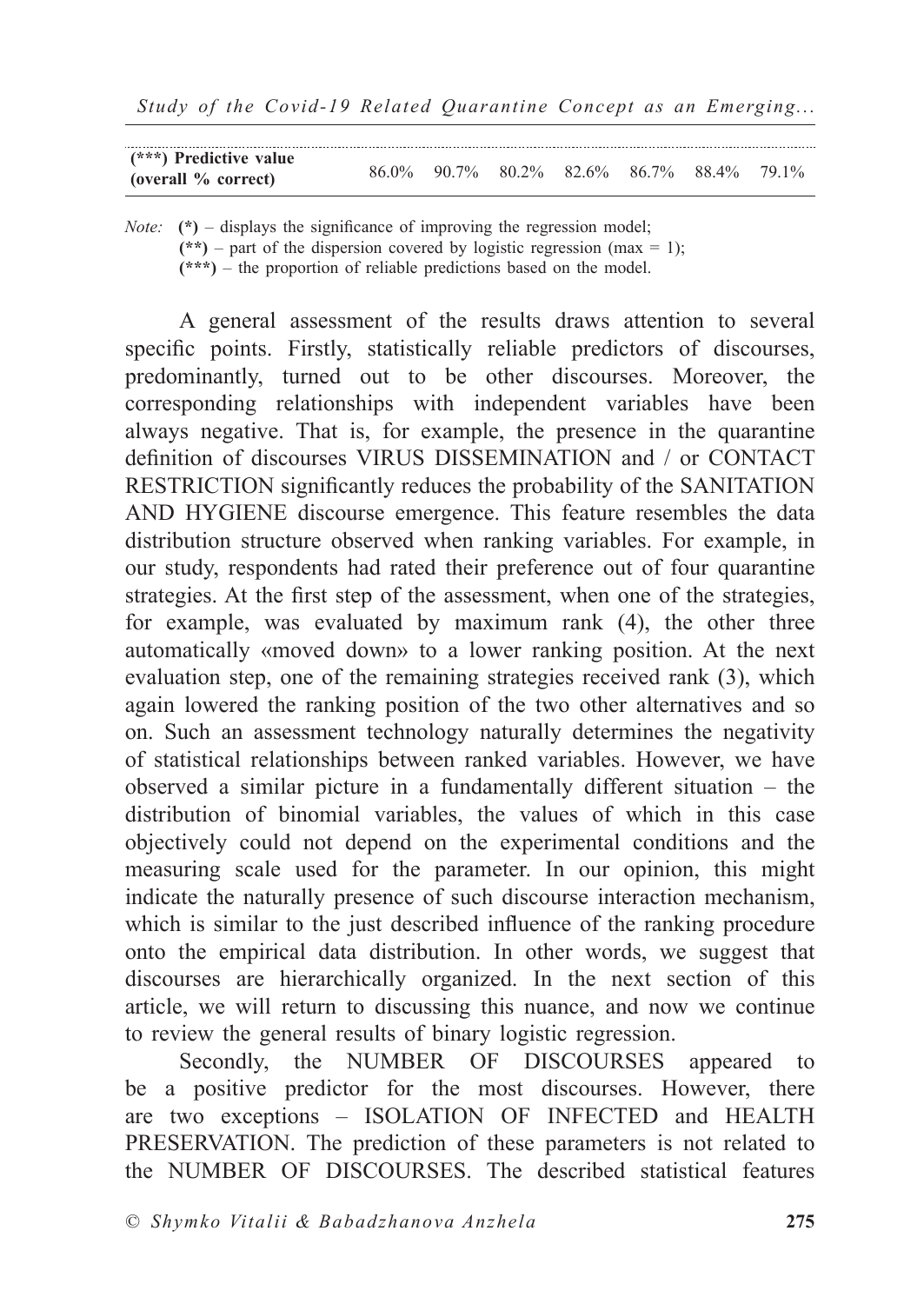suggest that the variables reliably dependent on the NUMBER OF DISCOURSES (i.e. – CONTACT RESTRICTION, SANITATION AND HYGIENE, VIRUS DISSEMINATION, LIFESTYLE CHANGES, and BUROCRATIC RESPONSE) are associatively related between themselves. And that lead to an increase in the probability of their emergence as the pithiness of definitions grow. We believe that these discourses form a stable semantic core of the quarantine concept in the linguistic consciousness of respondents.

Therefore, thirdly, those discourses and their predictors that are not included in the specified core are of particular interest. The dependent variable ISOLATION OF INFECTED connected with the non-discursive predictor CHANGES IN EVERYDAY LIFE, the negativity of which (see Table 2) is conditional. So, this parameter has an ordinal measuring scale that displays the degree of changes in everyday life routine, according to the respondents' ratings: from 1 – no changes to 4 – dramatic changes (Shymko & Babadzhanova, 2020: HO7EWG). Thus, the probability of the ISOLATION OF INFECTED discourse emergence in the quarantine definition is the higher, the less changes in the daily life of respondents have been and vice versa. This feature makes us suggest the play of some egocentric attitude of the respective respondents, manifested by the principle: «quarantine is for infected ones». In other words, we are implying on reluctance of those respondents to identify themselves with the diseased ones. An indirect confirmation of the indicated egocentrism of this category of respondents might be found as well in the following observation. The discourse ISOLATION OF INFECTED, in turn, acts as a negative predictor in relation to the discourses VIRUS DISSEMINATION and BUREAUCRATIC RESPONSE (see Table 2). That is, respondents who had not been experiencing changes in everyday life routine and discussing isolation of infected ones are not inclined to actualize any other collective aspects of the quarantine problem.

It is noteworthy that the non-discursive criterion CHANGES IN EVERYDAY LIFE also acts as a positive predictor for the discourse CONTACT RESTRICTION, increasing its probability together with the two already mentioned negative predictors (VIRUS DISSEMINATION and BUREAUCRATIC RESPONSE) and another negative one – HEALTH PRESERVATION (see Table 2). At the same time, the last parameter as a dependent variable is positively predicted by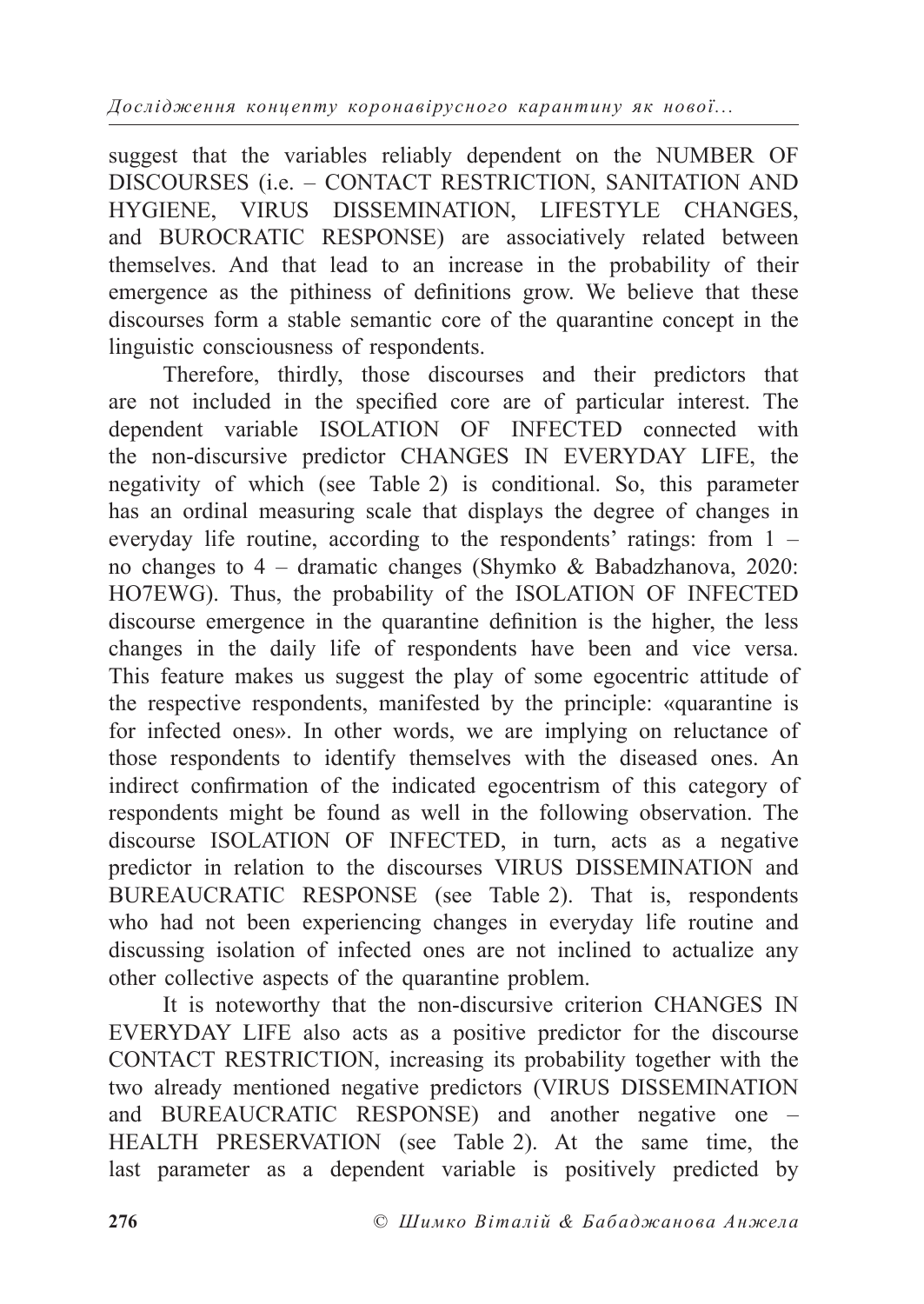independent non-discursive variable – SELF-ISOLATION (DAYS). That is, quarantine concept will most likely be defined in the context of maintaining and promoting health by those respondents who have got some experience of being on self-isolation.

### **Discussions**

To interpret the results (Table 2), let us return to the hierarchy of discourses mentioned above. More often about hierarchy it is customary to speak in axiological, motivational-needful, event-sequential, spatiotemporal relation, etc. All these are examples of hierarchies with a fundamentally positive (affirmative) architecture. In psycholinguistics, in our opinion, it is necessary to consider the negative nature of the language, especially when studying the verbal categories of consciousness: «Instead of preexisting ideas then, we find in the foregoing examples values emanating from the system. When they are said to correspond to concepts, it is understood that the concepts are purely differential and defined not by their positive content, but negatively by their relations with other terms of the system. Their most precise characteristic is in being what the others are not» (Saussure, 1959: 117). We believe that the negative inter-discourse relationships detected by us using binary logistic regression (Table 2) reflect Saussure's quoted position.

Summarizing the results of binary logistic regression and considering them in the context of other statistical observations (Shymko & Babadzhanova, 2020), we are inclined to make a conclusion that such a negativity has a certain specificity and is adjacent next to other (positive) factors that form the quarantine concept semantics. So, on the one hand, inter-discourse relations are realized not so much by negative association scenario as according to the principle of *dissociation*. Here, by dissociation we mean the phenomenon observed in our study: the actualization of one discourse is accompanied by a statistically significant decrease in the probability of another (others) appearances in the text, which in practice means the factual exclusion of these discourses from the quarantine concept. This feature determines the tendentiousness (biasing) of the quarantine concept semantics. At the same time, we assume that such a dissociative «withdrawal» of semantics is not specific for quarantine concept and occurs during the formation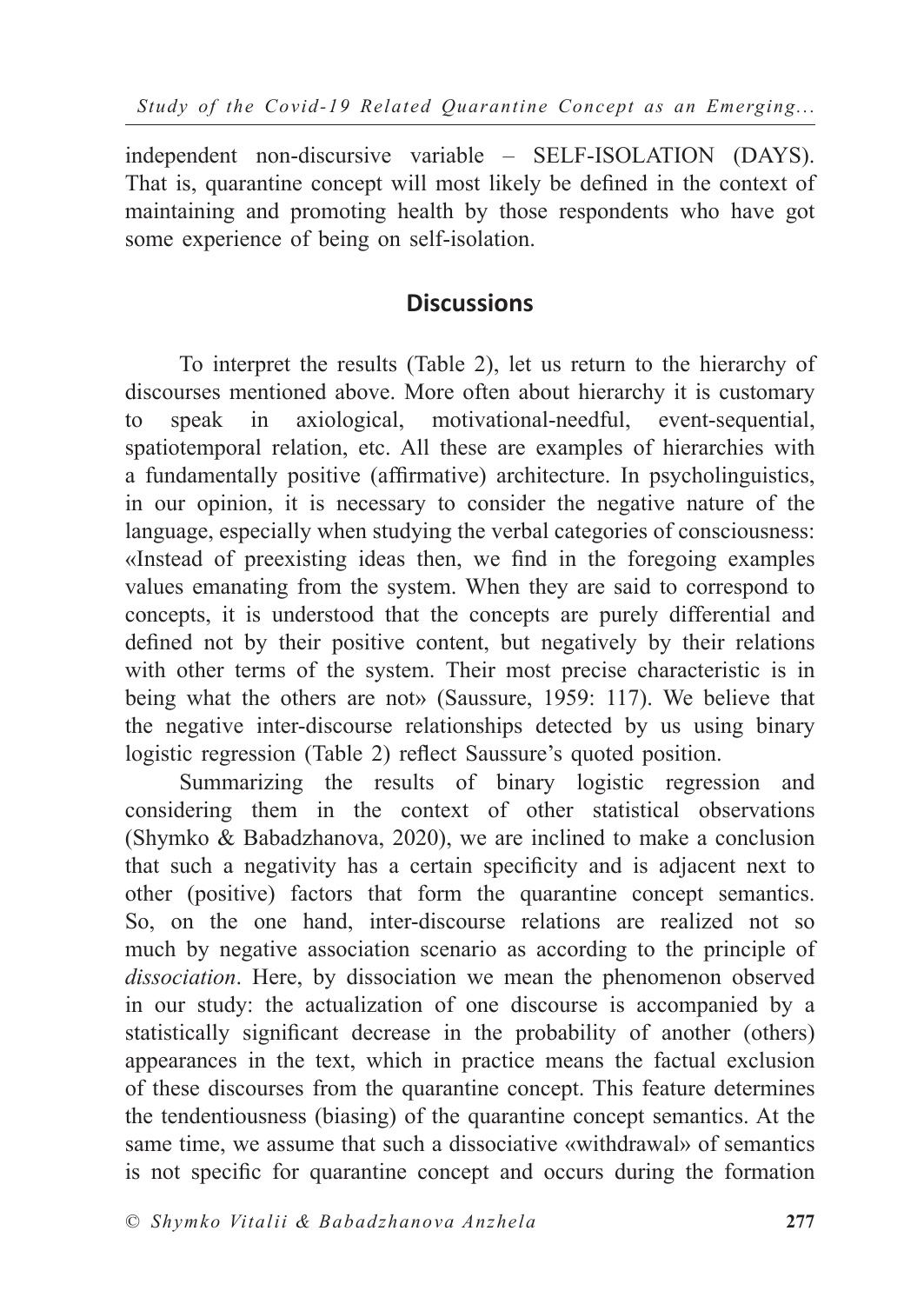*Дослідження концепту коронавірусного карантину як нової...*

of other linguistics concepts as well. Furthermore, we suggest this mechanism generally takes part in the verbal-logical operations by the means of linguistic consciousness categories. In this regard, we propose to recognize the corresponding discursive phenomenon and designate it as *inter-discourse semantic dissociation* (hereinafter – dissociation).

Along with the above, we believe that dissociation arises not only as a result of Saussure's negativism of the language, but also as a result of the natural process limitations of linguistic consciousness (Miller, 1956), which implements informational metabolism. Having conditionally designated the information maximum, which theoretically can be produced by a specific respondent in our experiment for  $-1$ , the described inter-discourse semantic dissociation will have the following logical and mathematical expression:

$$
1 \ge D1 = \frac{1}{1 - (D2 + D3)} + \frac{1}{\sum k} \tag{1}
$$

In the above formula:  $D1$ ,  $D2$ ,  $D3$  – discourses; k – non-discursive factors affecting the probability of certain discourses appearing in the quarantine concept, as in the case we observed with the example – ISOLATION OF INFECTED and HEALTH PRESERVATION (see Table 2).

On the other hand, returning to the identified features of the NUMBER OF DISCOURSE predictor, one cannot help but assume the existence of an association-like connection. This, at first glance, creates a paradox – dissociatively interacting discourses are simultaneously related associatively. This obvious contradiction can be resolved by a systemic distinction of layers (semantic spaces), where the indicated dissociations and associations have taken place. The *horizontal layer* is represented by the functional interaction of discourses as structural components of the system (blue arrows with large dashed lines, Fig. 1). Note that at this level, the system also includes non-discursive factors (indicated in italics, Fig. 1). The *vertical layer* is formed through the meaning contribution by each discourse to the semantics of the quarantine concept as a supersystem. Thus, horizontal inter-discourse dissociation does not prevent the formation of positive connections – vertically integrated associations that are formed indirectly through the category of the supersystem (quarantine).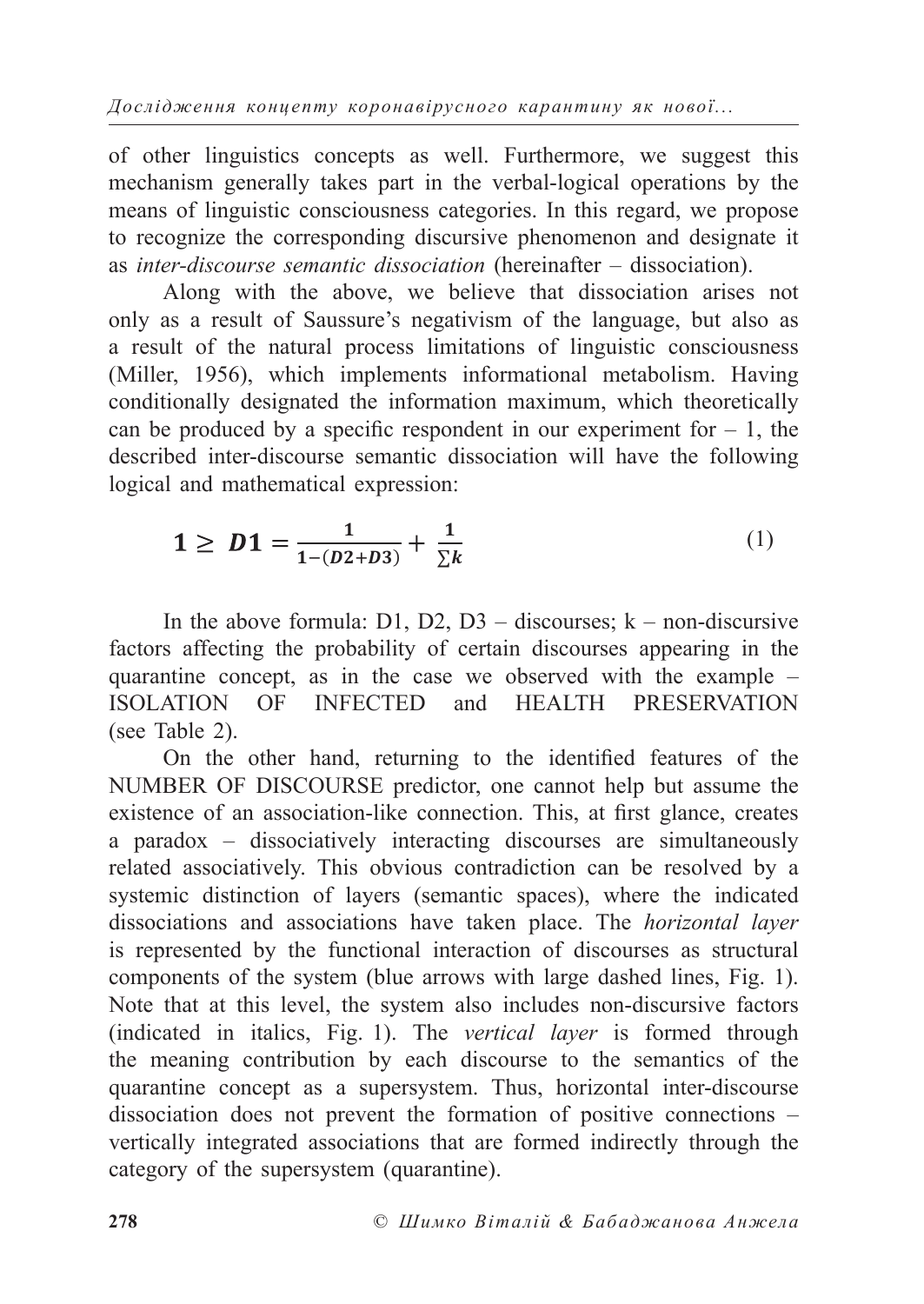

*Study of the Covid-19 Related Quarantine Concept as an Emerging...*

**Fig. 1.** *The hierarchical structure of the discursive formation of the quarantine concept*

In the proposed scheme (Fig. 1), the blue arrows on the inter-discourse connections indicate the object of dissociation (deactualized one). Note that there have been two pairs of discourses with two-way blue arrows: VIRUS DISSEMINATION and SANITATION AND HYGIENE, as well as BUREAUCRATIC RESPONSE and CONTACT RESTRICTION. The bilateral nature of dissociation, in our opinion, indicates of opposition-like relations between the respective discourses. Unidirectional dissociation, as discussed above, is due to the negativity of the language and the process limitations of informational metabolism as we prone to suggest. Although in the case of bilateral dissociation, it is logical to assume the participation of additional factors in the hierarchization of inter-discourse relationships. The stated hierarchical features impart to the discursive field a specific organization, which transforms the field into a discursive formation of the quarantine concept (Fig. 1).

We believe that the proposed view of quarantine as a semantic category of linguistic consciousness might have a potentially useful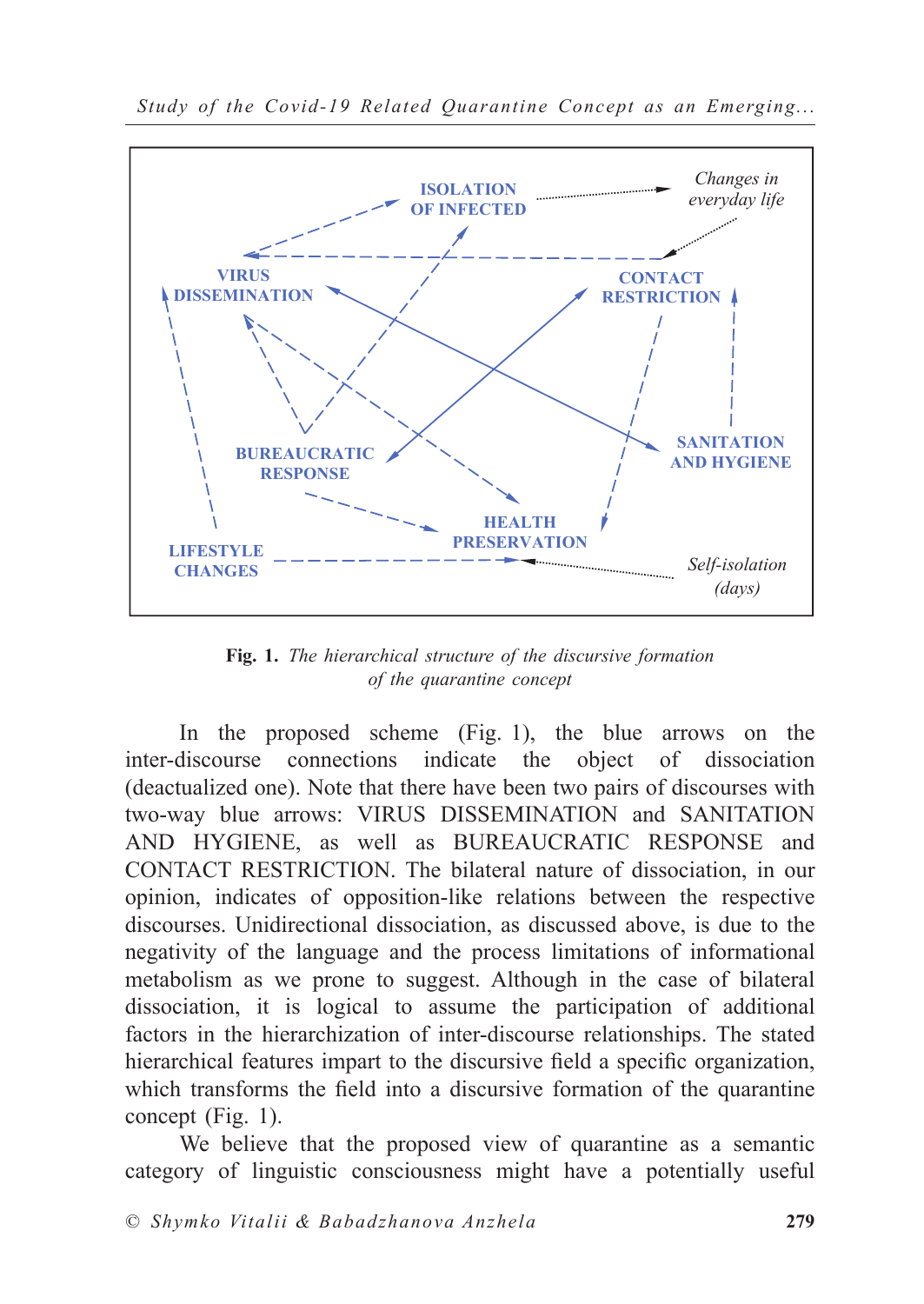*Дослідження концепту коронавірусного карантину як нової...*

applied perspective. For example, when conducting mass alerts of citizens, organizing educational communication of health authorities with the population, introducing a quarantine regime at enterprises and institutions, etc., it is important to consider that the rhetoric about controlling of the virus spreading automatically deactivates the topic of sanitary and hygienic measures. Obviously, discursive semantics is associated with cognitive focus, which, in turn, affects the direction and consequences of proper behavior. Therefore, considering the structural and semantic features of the discursive formation (Fig. 1) in above cases could help increase the productivity and effectiveness of informational anti-epidemiological policies.

Returning to the question of inter-discourse opposition-like relations, one ought to note the following. We did formulate a hypothesis regarding the nature of this phenomenon by researching the predictive effect of studied discourses on such dependent variables as DYNAMICS OF WELL-BEING, CHANGES IN EVERYDAY LIFE and respondents` preferences of quarantine strategies. So, an ordinal regression analysis was carried out (Table 3), according to which the VIRUS DISSEMINATION and the BUREAUCRATIC RESPONSE discourses were found among the reliable predictors of the SYSTEMIC STRATEGY choice by respondents. The latter, according to our initial assumptions at the planning stage of the study, should have been the preferred choice of respondents with an obsessive-compulsive (pedantic) type of character (Reich, 1990). The leading mechanism of psychological defense of this character type is an *affect isolation* (Reich, 1990). The work of this protective mechanism is accompanied by the disengagement of *ego*-consciousness from emotional experiences and the formation of intrusive patterns of cognitive activity, which rationalized by representatives of an appropriate character as means of streamlining, structuring, controlling and ensuring predictability of their lives under uncertainty and chaos conditions.

Substantial correspondence of the discourses semantics of VIRUS DISSEMINATION and BUREAUCRATIC RESPONSE to cognitive and behavioral features of the character type under consideration is obvious and indicative. Moreover, both of these discourses found a power of statistically significant negative prediction of respondents' preferences for a DEMOCRATIC STRATEGY (see Table 3). This strategy, according to our assumptions, is associated with the antipode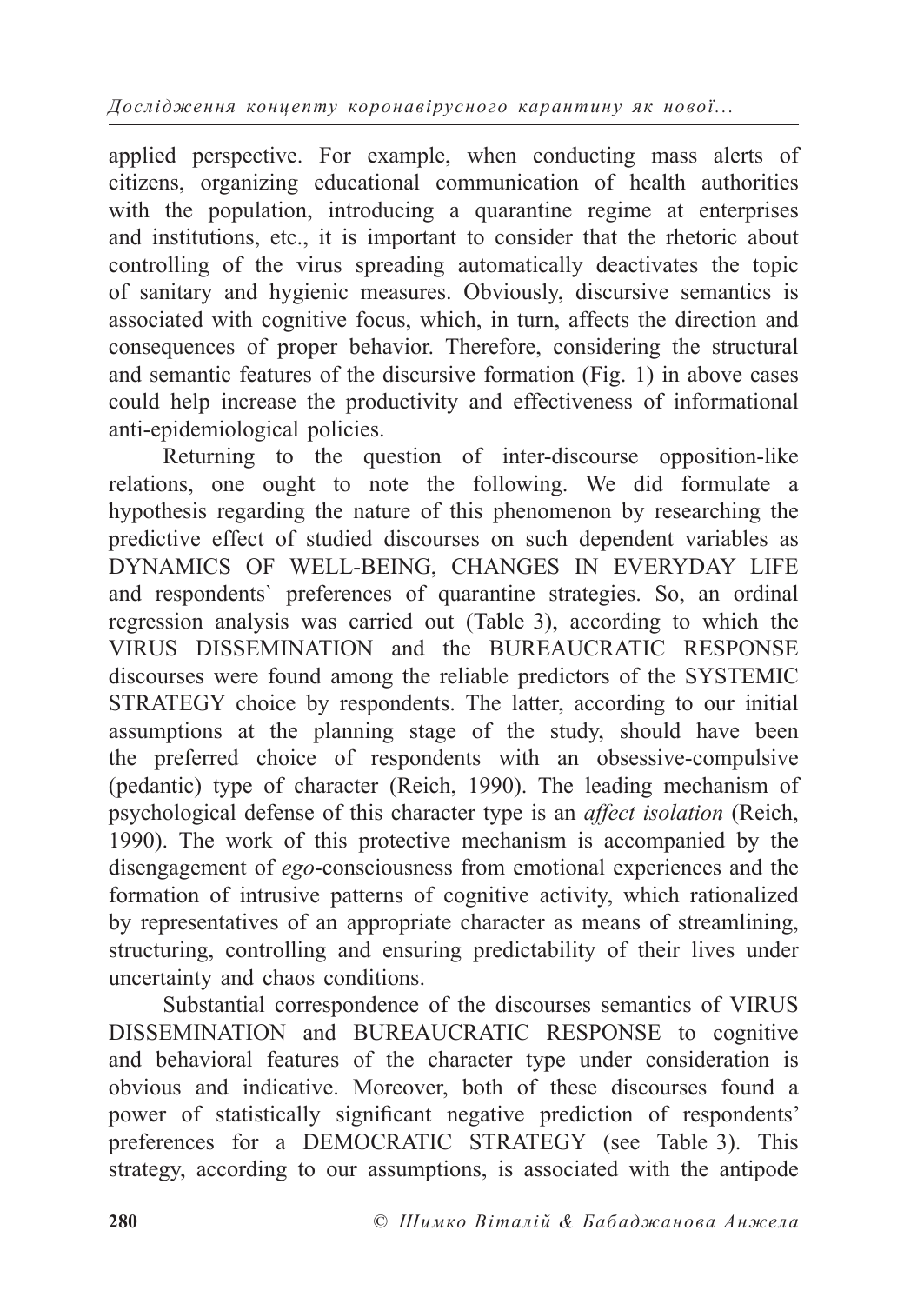of the obsessive-compulsive character – the hysterical (demonstrative) one (Reich, 1990), which psychodynamics is due to the mechanism of psychological defense – bodily-motor reaction (Reich, 1990). In this regard, it is logical to suppose the existence of: (a) the relationship between discourses and psychological defense mechanisms, that contributes to the construction of hierarchical structure of discursive formations; (b) the differential interaction of discourses and psychological defense mechanisms, that allows us to assert of the discursive aspect of the characterological profile and to consider a discourse as an operator of characterological semantics.

|                                                                               |                               | <b>QUARANTINE STRATEGIES</b> |                    |                   |                      |                                                          |                                           |  |  |
|-------------------------------------------------------------------------------|-------------------------------|------------------------------|--------------------|-------------------|----------------------|----------------------------------------------------------|-------------------------------------------|--|--|
| Dependent<br><b>Variables</b><br><b>Predictors</b><br>and model<br>parameters |                               | MILITARY<br>LIKE             | SYSTEMIC           | DEMOCRATIC        | PROTECTION<br>SOCIAL | $\overline{\mathbf{d}}$<br>WELL-BEING<br><b>DYNAMICS</b> | <b>EVERYDAY LIF!</b><br><b>CHANGES IN</b> |  |  |
|                                                                               |                               | Estimate (sig. $p<0.05$ )    |                    |                   |                      |                                                          |                                           |  |  |
|                                                                               | <b>CONTACT RESTRICTION</b>    |                              |                    |                   | $-.584$<br>(.039)    |                                                          | 1.005<br>(.048)                           |  |  |
|                                                                               | <b>SANITATION AND HYGIENE</b> |                              |                    |                   |                      |                                                          |                                           |  |  |
|                                                                               | <b>ISOLATION OF INFECTED</b>  |                              |                    |                   |                      |                                                          | $-1.221$<br>(.044)                        |  |  |
| <b>DISCOURSES</b>                                                             | <b>VIRUS DISSEMINATION</b>    |                              | 1.961<br>(.007)    | $-.731$<br>(.016) |                      |                                                          |                                           |  |  |
|                                                                               | <b>LIFESTYLE CHANGES</b>      |                              |                    |                   |                      |                                                          |                                           |  |  |
|                                                                               | <b>BUREAUCRATIC RESPONSE</b>  |                              | 1.961<br>(.009)    | $-.755$<br>(.037) |                      |                                                          |                                           |  |  |
|                                                                               | <b>HEALTH PRESERVATION</b>    |                              | 2.141<br>(.011)    |                   |                      |                                                          |                                           |  |  |
| DYNAMICS OF WELL-BEING                                                        |                               |                              |                    |                   |                      |                                                          | $-1.065$<br>(.001)                        |  |  |
| Age                                                                           |                               | $-.090$<br>(.008)            | $-.066$<br>(.016)  |                   |                      |                                                          |                                           |  |  |
| Gender                                                                        |                               |                              | $-1.625$<br>(.004) |                   |                      |                                                          |                                           |  |  |
|                                                                               | Sick acquaintances            |                              |                    |                   | $-.306$<br>(.010)    | .580<br>(.047)                                           |                                           |  |  |

**Table 3.** Ordinal regression (predictors – discourses)

*© Shymko Vitalii & Babadzhanova Anzhela* **281**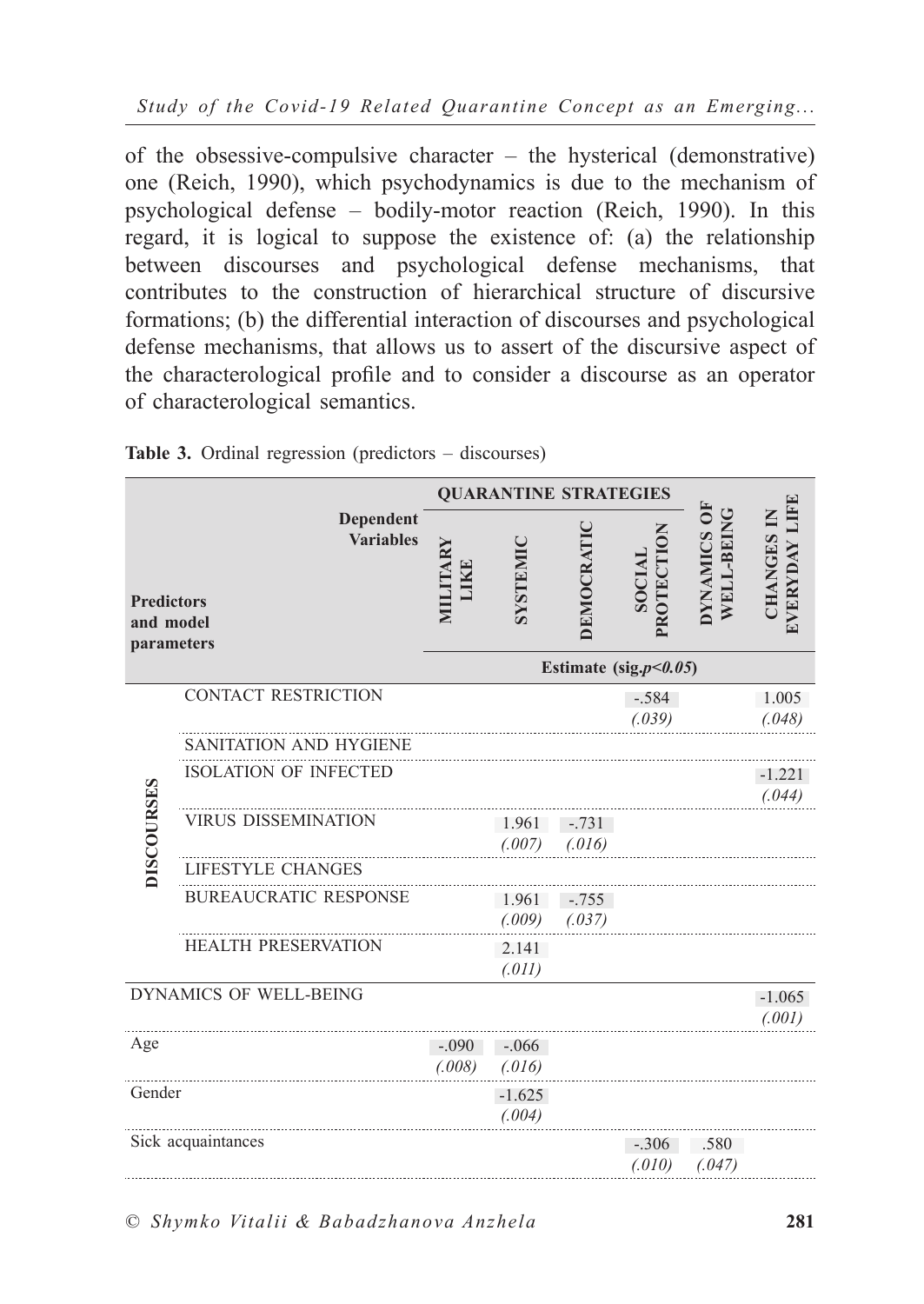| <b>CHANGES IN EVERYDAY LIFE</b>         |        |         | $-.431$ |         |         |        |
|-----------------------------------------|--------|---------|---------|---------|---------|--------|
|                                         |        |         | (.044)  |         |         |        |
| Self-isolation (days)                   |        | $-.069$ |         |         | .121    |        |
|                                         |        | (.020)  |         |         | (.002)  |        |
| Quarantine (words)                      |        |         |         |         | $-.078$ |        |
|                                         |        |         |         |         | (.013)  |        |
| Anti-quarantine (words)                 |        |         |         |         | .045    |        |
|                                         |        |         |         |         | (.043)  |        |
| (*) Model Fitting Information $\chi$ 2, | 21.761 | 24.739  | 22.330  | $(***)$ | 34.756  | 23.762 |
| (sig. p)                                |        |         |         | 13.135  |         |        |
|                                         | (.040) | (.016)  | (.050)  | (.285)  | (.002)  | (.022) |
| (**) Pseudo R Square (Nagelkerke)       | 241    | 2.75    | .241    | -133    | 362     | 243    |

*Дослідження концепту коронавірусного карантину як нової...*

*Note:*  $(*)$  – displays the significance of improving the regression model:

 $(**)$  – part of the dispersion covered by logistic regression (max. = 1);

 $(***)$  – There are significant amount of cells  $> 60\%$  (i.e., dependent variable levels by observed combinations of predictor variable values) with zero frequencies, which affects the parameter  $\chi^2$ . In this regard, we assessed the respective quality of the current and other regression models by the Pearson criterion (in all cases, the level  $p$   $> 0.050$ , necessary for the applicability of the analysis, was observed).

We emphasize that both theses can only be partially justified, since the results of ordinal regression (Table 3) do not allow extrapolating the corresponding conclusions to another dialectically interconnected pair of characters – narcissistic-phallic (dominant) and passive-feminine (passive), which form the structural basis of characterological diversity all together with mentioned above two types (Reich, 1990). We believe that for further empirical verification of these issues it is necessary to significantly increase the sample  $-$  both in quantitative and in linguisticcultural relations.

At the end of the publication, let us pay attention to some others interesting, in our opinion, results of ordinal regression. Positive changes in psychological well-being during the quarantine period are reliably predicted by the conciseness of the corresponding definitions and the reverse tendency in texts, that describing the opposite of quarantine (anti-quarantine). We believe, this feature correlates with the results of text studies within the framework of the psychosemiotic approach, which reveal the respective relationship between the texts volume and the subjective attitude of the authors to the textual content, whether pleasant or traumatic (Novikova-Grund, 2011). Another interesting observation is that the respondents' well-being improves significantly with the increase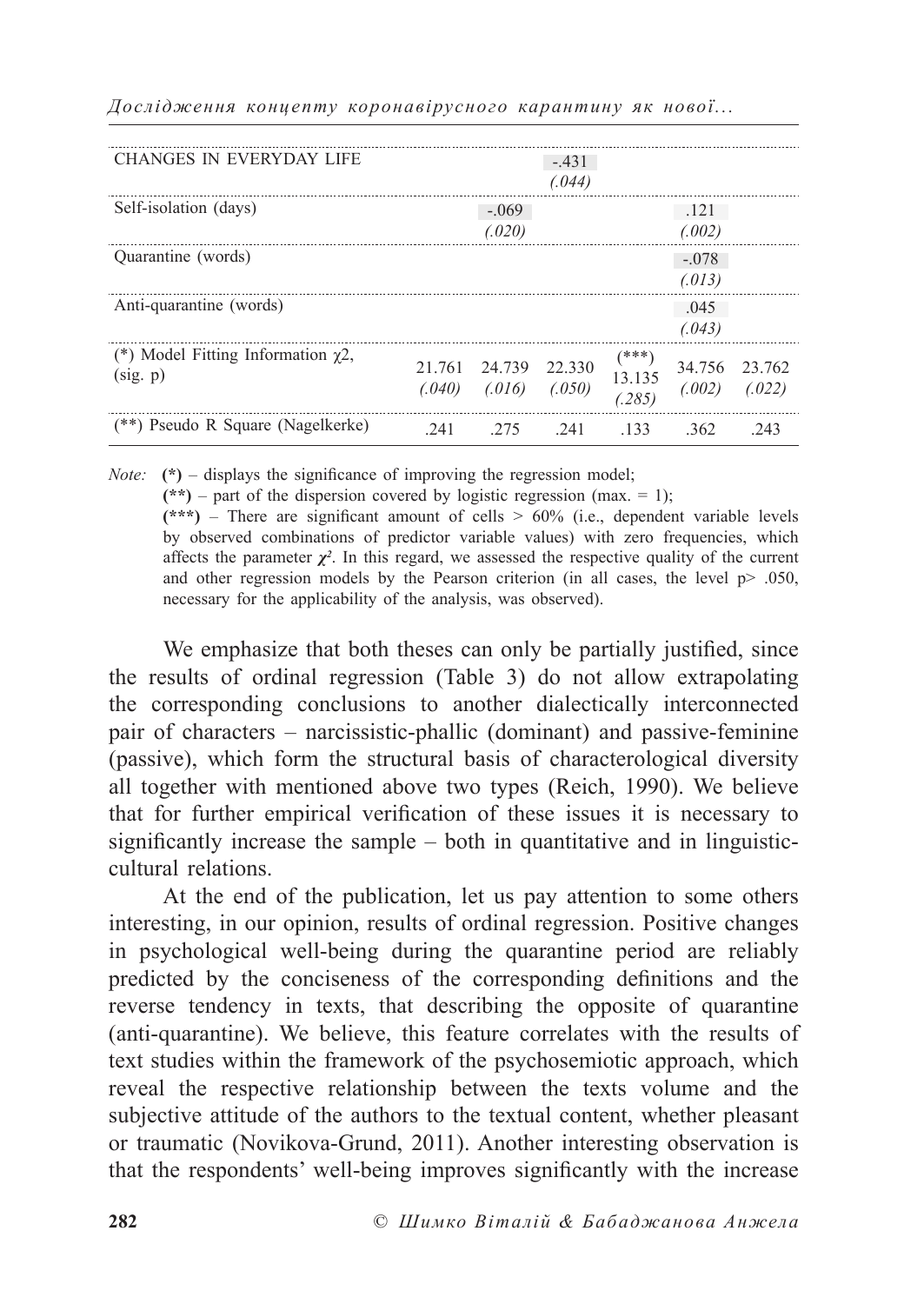*Study of the Covid-19 Related Quarantine Concept as an Emerging...*

in the number of days spent on self-isolation and by the number of their sick acquaintances (see Table 3). It can be assumed that in the first case, respondents at least partially associated the corresponding experience with vacation (the time of self-isolation for each respondent was paid by the employers in full, regardless of the period of quarantine related absence out of the workplace). In the second case, in our opinion, it might be occurred a decrease of anxiety (and, as a result, improvement of well-being) due to the projective mechanism – «this did not happen to me». One way or another, both phenomena should be studied more deeply and thoroughly, because in our study there are no data that would allow confidently to avoid inadvertent speculations for the matter.

### **Conclusions**

Covid-19 related quarantine is represented in the linguistic consciousness of Russian-speaking Ukrainians by a discursive field, which includes at least nine recognizable, semantically autonomous discourses. Empirically found and described such phenomenon as – inter-discourse semantic dissociation. Its essence is a statistically significant reduction in the probability of some discourses appearing in the texts when others are actualized there. This feature is associated with the negativity of the language and determines the tendentiousness (biasing) of the semantic filling of the quarantine concept. Inter-discourse semantic dissociation, as well as the influence of non-discursive factors constitute the discursive formation of the quarantine concept, which is qualitatively characterized by the hierarchical relationship of its components. At the same time, it was revealed that part of the discourses interacting «horizontally» are indirectly associated «vertically», that forms the stable semantic core of the quarantine concept.

Partial empirical confirmation has been found of the previously put forward assumptions about: (a) the existence of such a relationship between discourses and psychological defense mechanisms (as characterforming factors) that contributes to the hierarchical structure construction of discursive formations; (b) the differential interaction of discourses and mechanisms of psychological defenses, that makes it possible to single out the discursive aspect of the characterological profile and consider discourse as an operator of characterological semantics.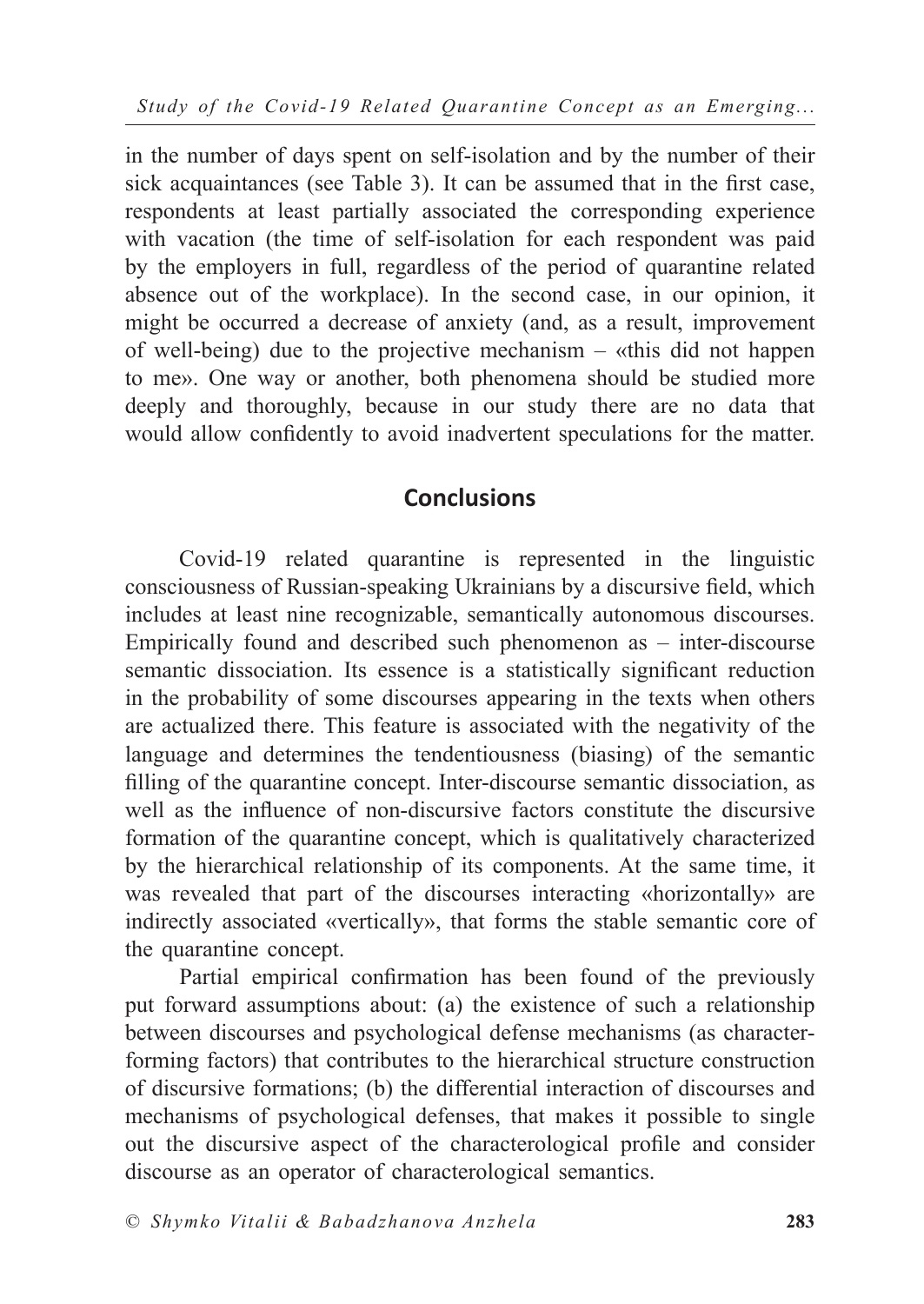*Дослідження концепту коронавірусного карантину як нової...*

We consider the prospects for further studies of the quarantine concept with, firstly, an increasing in the empirical sample, both in quantitative and linguistic-cultural relations and providing the possibility of comparative cross-ethnic research of the actual subject matter. Secondly, a deeper study of the influence on the quarantine concept semantics by the corresponding category of non-discursive factors, including the differential psychological characteristics of linguistic consciousness subjects.

### **References**

- Brooks, S.K. et al. (2020). The psychological impact of quarantine and how to reduce it: rapid review of the evidence. *The Lancet, 395*(10227), 912–920. https://doi. org/10.1016/S0140-6736(20)30460-8
- Foucault, M. (1972). *Archaeology of knowledge and the discourse on language*. New York: Pantheon.
- Haletska, I. et al. (2020). Quarantine April in Ukraine: thoughts, experiences, behaviour faced with the threat of COVID-19. *PSYCHOLOGICAL JOURNAL*, *6*(5), 18–36. https://doi.org/10.31108/1.2020.6.5.2
- Holmes, E.A. et al. (2020). Multidisciplinary research priorities for the COVID-19 pandemic: a call for action for mental health science. *The Lancet Psychiatry, 7*(6), 547–560. https://doi.org/10.1016/S2215-0366(20)30168-1
- Long, N.J. et al. (2020). *Living in bubbles during the coronavirus pandemic: insights from New Zealand. Rapid Research Report*. London School of Economics and Political Science, London, UK. Available from: http://eprints.lse.ac.uk/id/ eprint/104421
- Miller, G.A. (1956). The magical number seven, plus or minus two: some limits on our capacity for processing information. *Psychological Review, 63*(2), 81–97. https://doi.org/10.1037/h0043158
- Moloney, K., & Moloney, S. (2020). Australian Quarantine Policy: From Centralization to Coordination with mid Pandemic COVID-19 Shifts. *Public Admin Rev. Accepted Author Manuscript*. https://doi.org/10.1111/puar.13224
- Novikova-Grund, M.V. (2011). *Psihosemiotika: Analiz teksta v psihologii i psihoterapii [Psychosemiotics: Text Analysis in Psychology and Psychotherapy].* LAP LAMBERT Academic Publishing [in Russian].
- Nussbaumer-Streit, B. et al. (2020). Quarantine alone or in combination with other public health measures to control COVID-19: a rapid review. *Cochrane Database of Systematic Reviews, 4. Art. No.: CD013574*. https://doi.org/10.1002/14651858. CD013574
- Parmet, W.E., & Sinha, M.S. (2020). Covid-19 The Law and Limits of Quarantine. *The New England Journal of Medicine, 382:e28.* https://doi.org/10.1056/ NEJMp2004211
- Reich, W. (1990). *Character Analysis* (3rd ed., trans. Vincent R. Carfagno). New York: Farrar, Straus and Giroux.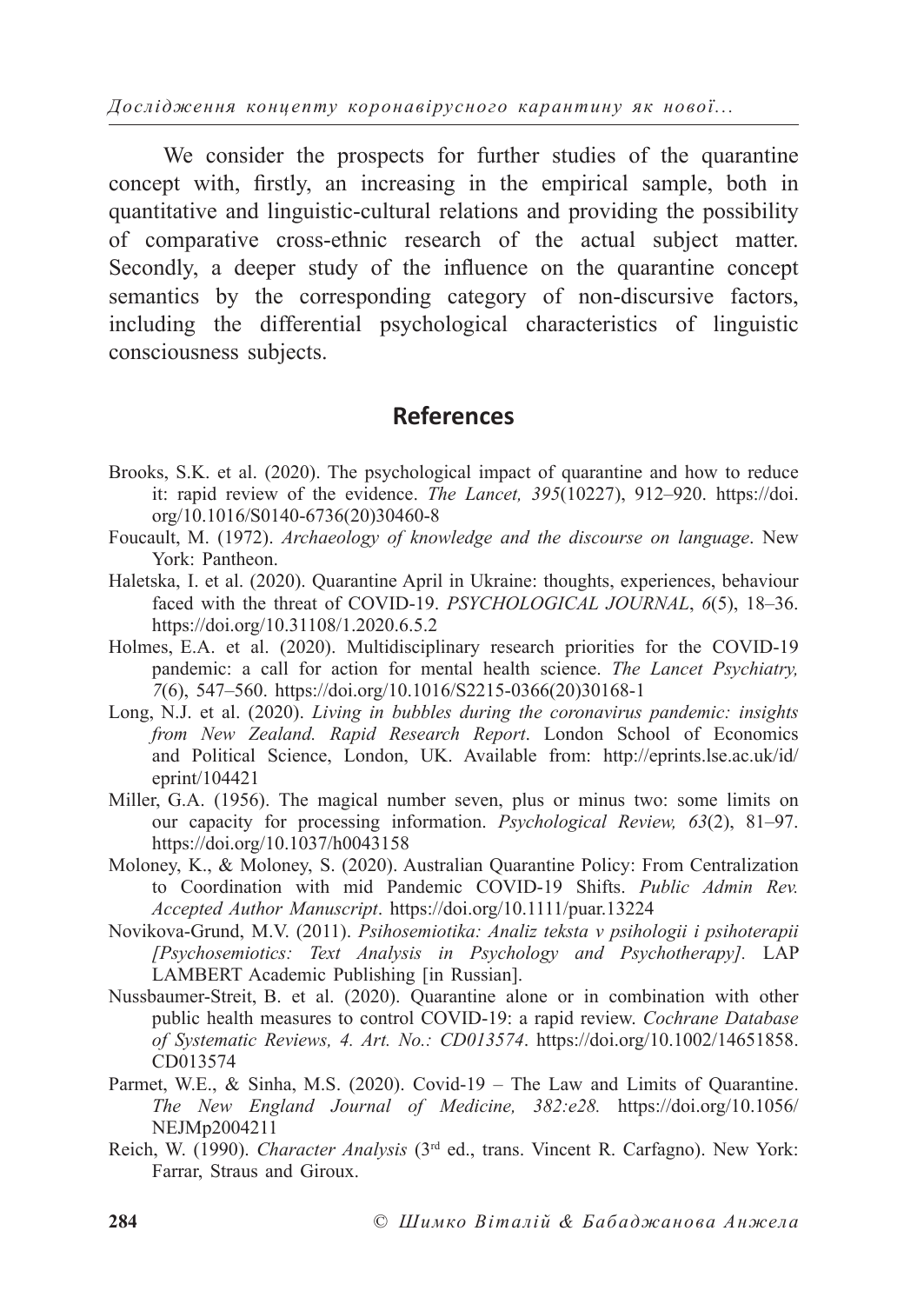*Study of the Covid-19 Related Quarantine Concept as an Emerging...*

- Rosenwald, M.S. (2020). *History's deadliest pandemics, from ancient Rome to modern America. Washington Post*. Available from: https://www.washingtonpost.com/ graphics/2020/local/retropolis/coronavirus-deadliest-pandemics/
- Saussure, F. (1959). *Course in general linguistics*. New York, Philosophical Library.
- Shymko, V., & Babadzhanova, A. (2020). *Study of the COVID-19 related quarantine notion as the language consciousness category on the sample of Russian speaking Ukrainians.* Harvard Dataverse. https://doi.org/10.7910/DVN/Y2YGH7
- Sorooshian, S. (2020). Quarantine Decision due to Coronavirus Pandemic. *Electron Journal of General Medicine, 17*(4):em206. https://doi.org/10.29333/ejgm/7862
- Suresh, L.B. (2020). Back to Basics: Understanding Hand Hygiene and Quarantine. *International Journal for Innovative Research in Multidisciplinary Field, 6*(4), 245–251. Available from: https://www.ijirmf.com/wp-content/uploads/ IJIRMF202004044.pdf
- Volpert, V. et al. (2020). On a quarantine model of coronavirus infection and data analysis. *Mathematical Modelling of Natural Phenomena, 15*(24). https://doi. org/10.1051/mmnp/2020006
- Wanga, H. et al. (2020). Social Distancing: Role of Smartphone During Coronavirus (COVID-19) Pandemic Era. *International Journal of Computer Science and Mobile Computing, 9*(5), 181–188. Available from: https://ijcsmc.com/docs/ papers/May2020/V9I5202016.pdf
- Webster, R.K. et al. (2020). How to improve adherence with quarantine: rapid review of the evidence. *Public Health, 182,* 163–169. https://doi.org/10.1016/j. puhe.2020.03.007
- Wilder-Smith, A., & Freedman, D.O. (2020). Isolation, quarantine, social distancing and community containment: pivotal role for old-style public health measures in the novel coronavirus (2019-nCoV) outbreak*. Journal of Travel Medicine, 27*(2):taaa020. https://doi.org/10.1093/jtm/taaa020

#### *АННОТАЦИЯ*

*Цель исследования. Исследование концепта коронавирусного карантина как новой категории языкового сознания украинцев.*

*Методики исследования. Стратегия проведенного изучения основывается на логико-методологической концепции индуктивизма. Респондентам было предложено письменно изложить собственное понимание карантина, сформулировав соответствующее определение, и описать ситуацию, которая на их взгляд является полной его противоположностью. Также респонденты оценивали, насколько изменилось их психологическое самочувствие, повседневный образ жизни во время карантина и ранжировали предпочтительность, предложенных им, карантинных стратегий. К полученным текстам был применен дискурсивный анализ, в результате чего выделено девять дискурсов. Указанные данные вместе с некоторыми социо-демографическими характеристиками были подвергнуты многомерной математико-статистической обработке.*

*Результаты. Коронавирусный карантин представлен в языковом сознании дискурсивным полем, которое включает девять распознаваемых, семантически автономных дискурсов. Эмпирически зафиксировано такое*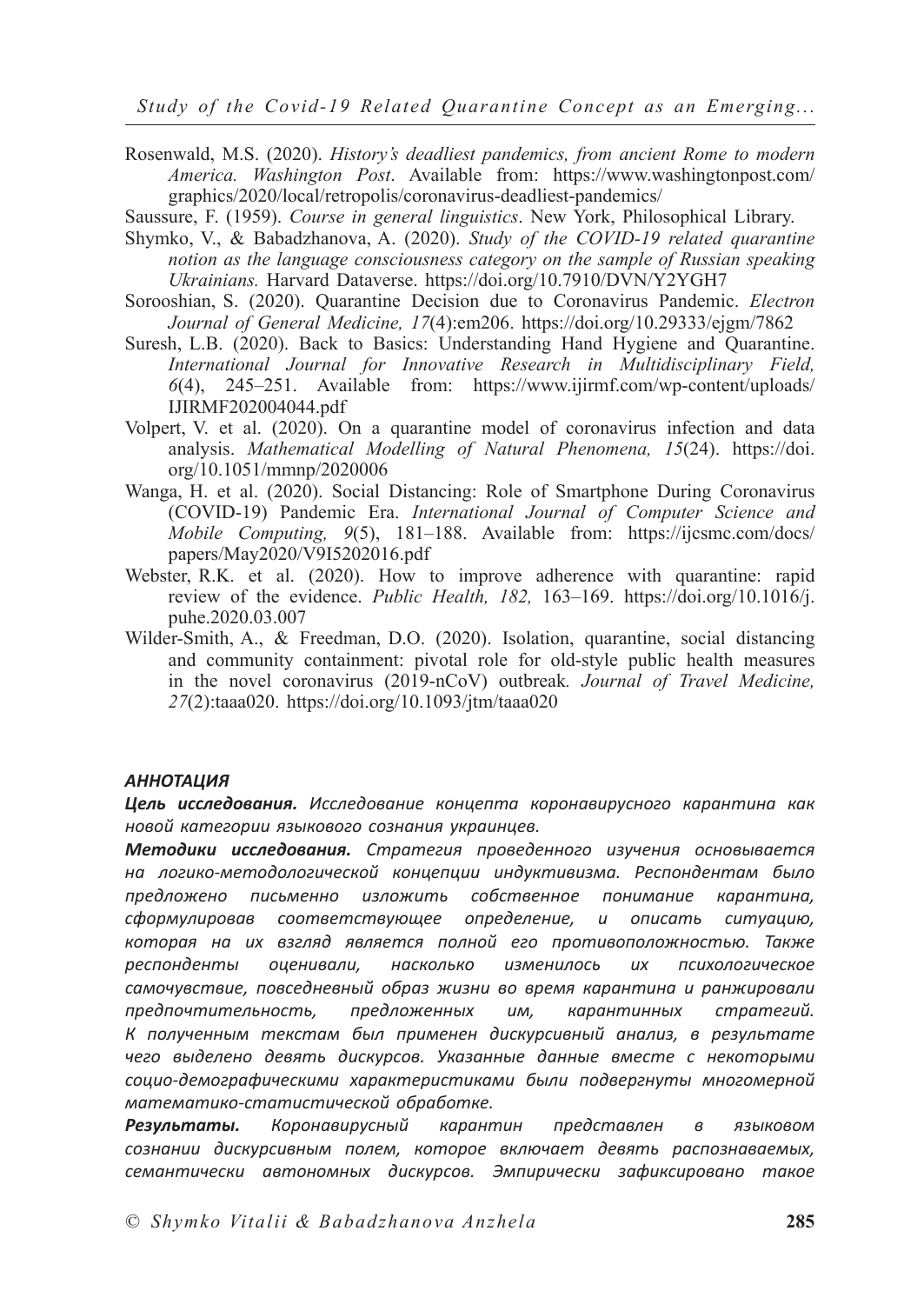*Дослідження концепту коронавірусного карантину як нової...*

*явление, как междискурсная семантическая диссоциация. Его суть заключается в статистически достоверном снижении вероятности появления в текстах одних дискурсов при актуализации других. Данная особенность связана с негативизмом языка и обуславливает тенденциозность семантического наполнения концепта карантин. Междискурсная семантическая диссоциация, а также влияние не дискурсивных факторов конституируют дискурсивную формацию концепта карантин, качественно характеризующуюся иерархичностью связей ее компонентов. Одновременно с этим выявлено, что часть диссоциативно взаимодействующих «по горизонтали» дискурсов, опосредованно ассоциированы «вертикально», чем формируют устойчивое семантическое ядро концепта карантин. Найдено частичное эмпирическое подтверждение ранее выдвинутых предположений о: (а) наличии такой взаимосвязи между дискурсами и механизмами психологических защит (как характерообразующих факторов), которая вносит вклад в иерархическое структурообразование дискурсивных формаций; (б) дифференциальности взаимодействия дискурсов и механизмов психологических защит, что позволяет выделять в характерологическом профиле дискурсивный аспект и рассматривать дискурс в качестве оператора характерологической семантики. Выводы. Проведенное эмпирическое исследование позволило сформировать первичное представления о содержательных и структурных особенностях концепта карантин как новой категории сознания украинцев. Полученные результаты имеют потенциально полезную прикладную перспективу. Так, при проведении противоэпидемиологических мероприятий важно учитывать изученные особенности иерархической структуры дискурсивной формации концепта карантин, поскольку дискурсивная семантика связана с когнитивной фокусировкой, которая, в свою очередь, влияет на направленность и результаты поведения.*

*Ключевые слова: языковое сознание, семантика, дискурс, карантин, Covid-19, диссоциация, характер.*

#### *Шимко Віталій & Бабаджанова Анжела. Дослідження концепту коронавірусного карантину як нової категорії мовної свідомості*

#### *АНОТАЦІЯ*

*Мета дослідження. Дослідження концепту коронавірусного карантину як нової категорії мовної свідомості українців.*

*Методики дослідження. Стратегія проведеного вивчення ґрунтується на логіко-методологічній концепції індуктивізму. Респондентам було запропоновано письмово викласти власне розуміння карантину, сформулювавши відповідне визначення та описати ситуацію, яка, на їхній погляд, є повною його протилежністю. Також респонденти оцінювали, наскільки змінилося їхнє психологічне самопочуття, повсякденний спосіб життя під час карантину й ранжували уподобання щодо запропонованих їм карантинних стратегій. До отриманих текстів був застосований дискурсивний аналіз, в результаті*